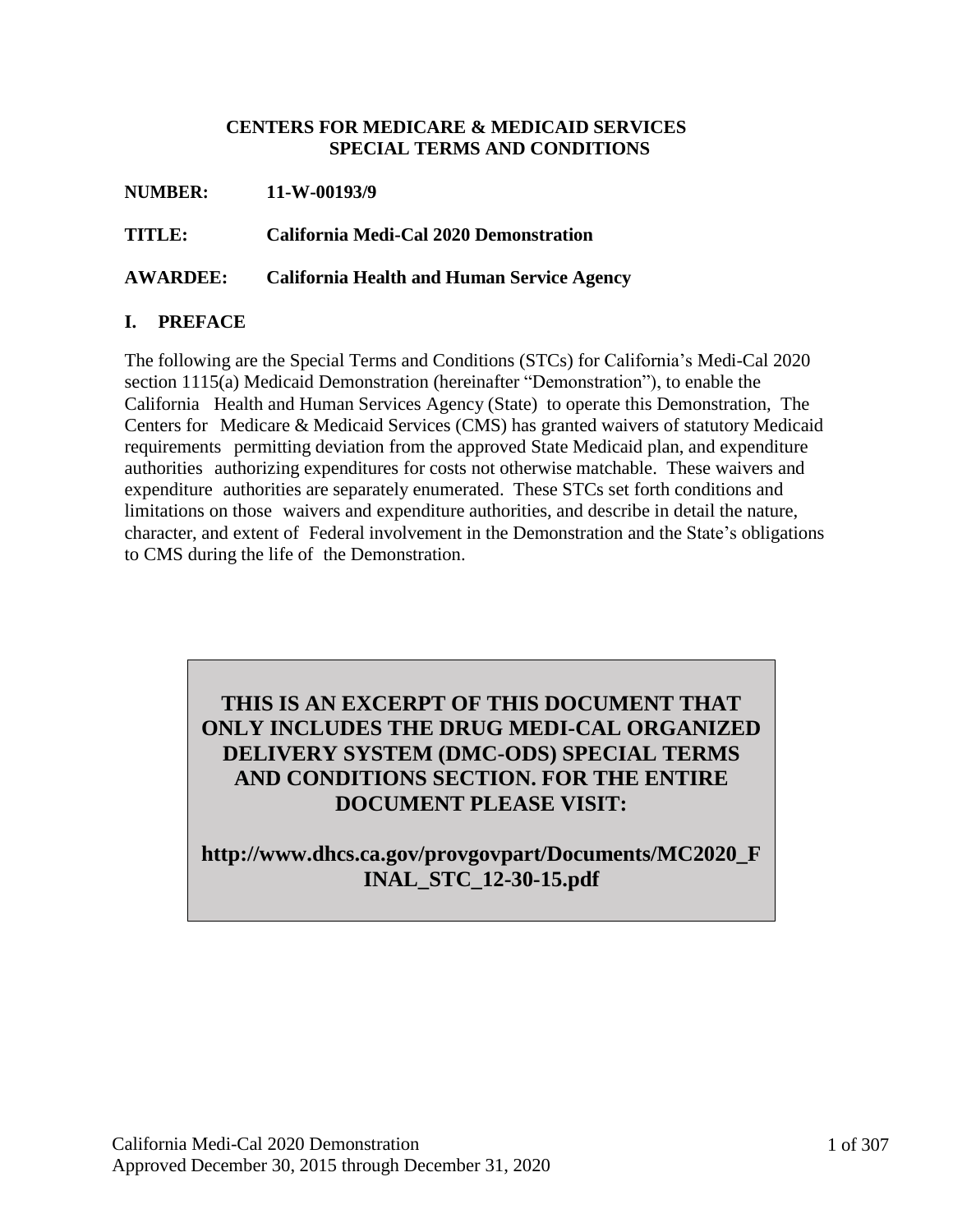## **X. DRUG MEDI-CAL ORGANIZED DELIVERY SYSTEM**

**127. Drug Medi-Cal Eligibility and Delivery System.** The "Drug Medi-Cal Organized Delivery System (DMC-ODS)" is a Pilot program to test a new paradigm for the organized delivery of health care services for Medicaid eligible individuals with substance use disorder (SUD). The DMC-ODS will demonstrate how organized substance use disorder care increases the success of DMC beneficiaries while decreasing other system health care costs. Critical elements of the DMC-ODS Pilot include providing a continuum of care modeled after the American Society of Addiction Medicine (ASAM) Criteria for substance use disorder treatment services, increased local control and accountability, greater administrative oversight, creates utilization controls to improve care and efficient use of resources, evidence based practices in substance abuse treatment, and increased coordination with other systems of care. This approach is expected to provide the beneficiary with access to the care and system interaction needed in order to achieve sustainable recovery.

## **128. Drug Medi-Cal Definitions**

- a. Delivery System The DMC-Organized Delivery System is a Medi-Cal benefit in counties that choose to opt into and implement the Pilot program. Any county that elects to opt into DMC-ODS services shall submit an implementation plan to the State for approval by DHCS and CMS pursuant to Attachment Z. Upon approval of the implementation plan, the State shall enter into an intergovernmental agreement with the County to provide or arrange for the provision of DMC-ODS services through a Prepaid Inpatient Hospital Plan (PIHP) as defined in 42 CFR 438.2DMC-ODS shall be available as a Medi-Cal benefit for individuals who meet the medical necessity criteria and reside in a county that opts into the Pilot program. Upon approval of an implementation plan, the State will enter into an intergovernmental agreement with the county to provide DMC-ODS services. The county will, in turn, contract with DMC certified providers or offer countyoperated services to provide all services outlined in the DMC-ODS. Counties may also contract with a managed care plan to provide services. Participating counties with the approval from the State may develop regional delivery systems for one or more of the required modalities or request flexibility in delivery system design. Counties may act jointly in order to deliver these services.
- b. Short-Term Resident Any beneficiary receiving residential services pursuant to DMC-ODS, regardless of the length of stay, is a "short-term resident" of the residential facility in which they are receiving the services.
- c. Tribal and Indian Health Providers A description of how the Tribal operated and urban Indian health providers, as well as American Indians and Alaska Natives Medi-Cal beneficiaries, will participate in the program through a Tribal Delivery System will be outlined in Attachment BB following approval of this amendment. The provisions in Attachment BB will be consistent with the authorities in the Indian Health Care Improvement Act (including the statutory exemption from state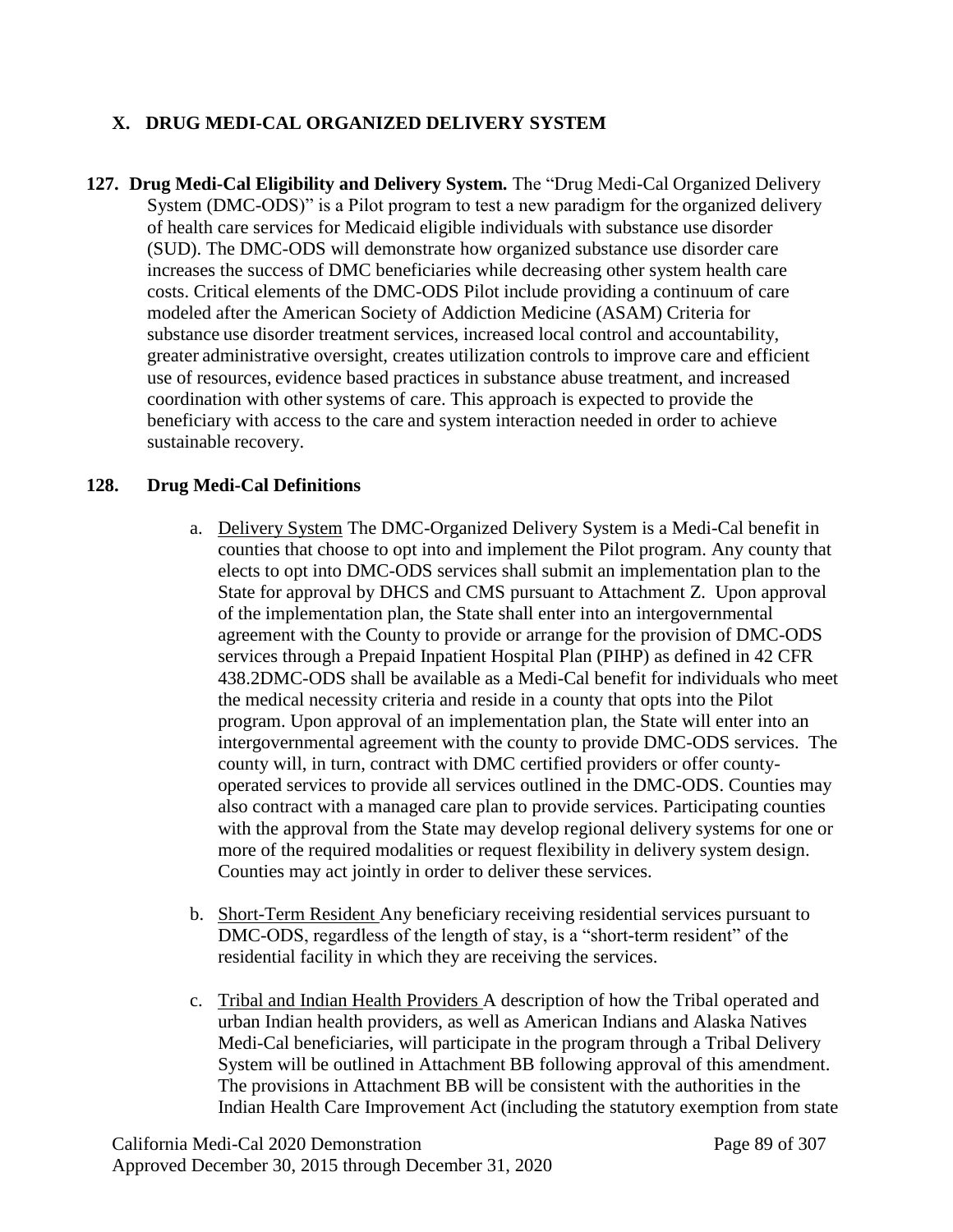or local licensure or recognition requirements at Section 1621(t) of the Indian Health Care Improvement Act) and will be developed in consultation with the California tribes, and Tribal and Urban Indian health programs located in the state, consistent with the Tribal Consultation SPA and the CMS Tribal Consultation Policy.

- d. DMC-ODS Program Medical Criteria In order to receive services through the DMC-ODS, the beneficiary must be enrolled in Medi-Cal, reside in a participating county and meet the following medical necessity criteria:
	- i. Must have one diagnosis from the Diagnostic and Statistical Manual of Mental Disorders (DSM) for Substance-Related and Addictive Disorders with the exception of Tobacco-Related Disorders and Non-Substance-Related Disorders; or be assessed to be at risk for developing substance use disorder (for youth under 21).
	- ii. Must meet the ASAM Criteria definition of medical necessity for services based on the ASAM Criteria.
	- iii. If applicable, must meet the ASAM adolescent treatment criteria. As a point of clarification, beneficiaries under age 21 are eligible to receive Medicaid services pursuant to the Early Periodic Screening, Diagnostic and Treatment (EPSDT) mandate. Under the EPSDT mandate, beneficiaries under age 21 are eligible to receive all appropriate and medically necessary services needed to correct and ameliorate health conditions that are coverable under section 1905(a) Medicaid authority. Nothing in the DMC-ODS Pilot overrides any EPSDT requirements.
- e. DMC-ODS Determination of Medicaid Eligibility Determination of who may receive the DMC-ODS benefit will be performed as follows:
	- i. Medicaid eligibility must be verified by the county or county contracted provider. When the county contracted provider conducts the initial eligibility verification, it will be reviewed and approved by the county prior to payment for services, unless the individual is eligible to receive services from tribal health programs operating under the Indian Self Determination and Education Assistance Act (ISDEAA – Pub.L. 93-638, as amended) and urban Indian organizations operating under title V of the IHCIA. If so eligible, the determination will be conducted as set forth in the Tribal Delivery System - Attachment BB to these STCs.
	- ii. The initial medical necessity determination for the DMC-ODS benefit must be performed through a face-to-face review or telehealth by a Medical Director, licensed physician, or Licensed Practitioner of the Healing Arts (LPHA) as defined in Section 3(a). After establishing a diagnosis, the ASAM Criteria will be applied to determine placement into the level of assessed services.
	- iii. Medical necessity qualification for ongoing receipt of DMC-ODS is determined at least every six months through the reauthorization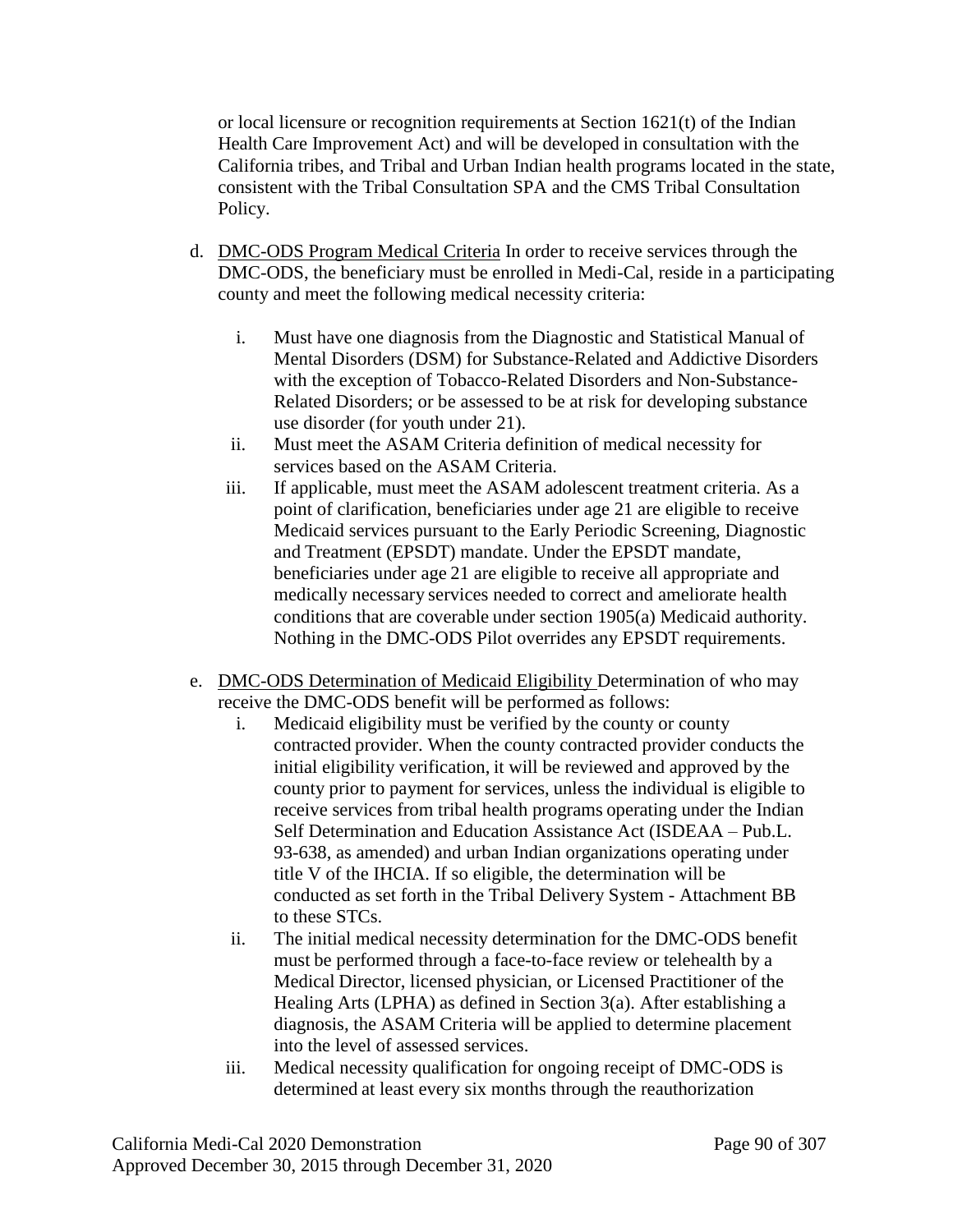process for individuals determined by the Medical Director, licensed physician or LPHA to be clinically appropriate; except for NTP services which will require reauthorization annually.

- f. Grievances and Appeals Each County shall have an internal grievance process that allows a beneficiary, or provider on behalf of the beneficiary, to challenge a denial of coverage of services or denial of payment for services by a participating County. The Department of Health Care Services will provide beneficiaries access to a state fair hearing process.
	- i. The grievance and appeals process for the Tribal Delivery System will be outlined in Attachment BB.
- **129. DMC-ODS Benefit and Individual Treatment Plan (ITP)** Standard DMC services approved through the State Plan Benefit will be available to all beneficiaries in all counties.
	- a. Beneficiaries that reside in a Pilot County will receive DMC-ODS benefits in addition to other state plan services. County eligibility will be based on the MEDs file.
	- b. In counties that do not opt into the Pilot, beneficiaries receive only those drug and substance use disorder treatment services outlined in the approved state plan (including EPSDT).
	- c. Beneficiaries receiving services in counties which do not opt into the Pilot will not have access to the services outlined in the DMC-ODS.
	- d. The benefits and ITP for the Tribal Delivery System will be discussed in Attachment BB.

| Table ONE: State Plan and DMC-ODS Services Available to DMC-ODS |  |  |
|-----------------------------------------------------------------|--|--|
|                                                                 |  |  |

Participants (with Expenditure Authority and Units of Service)

| <b>DMC-ODS Service</b>                                                                                                                                                   | <b>Current State</b><br><b>Plan</b>                 | <b>Allowable</b><br>$1905(a)$ services<br>- not covered in<br><b>State Plan*</b> | <b>Costs Not</b><br><b>Otherwise</b><br><b>Matchable</b><br>(CNOM) | <b>Units Of Service</b>                          |
|--------------------------------------------------------------------------------------------------------------------------------------------------------------------------|-----------------------------------------------------|----------------------------------------------------------------------------------|--------------------------------------------------------------------|--------------------------------------------------|
| <b>Early Intervention</b><br>(Note: SBIRT)<br>services are paid for<br>and provided by the<br>managed care plans<br>or by fee-for-service<br>primary care<br>providers.) | x (preventive<br>service;<br>physician<br>services) |                                                                                  |                                                                    | Annual screen, up<br>to 4 brief<br>interventions |
| <b>Outpatient Drug</b><br><b>Free</b>                                                                                                                                    | x (rehab<br>services)                               |                                                                                  |                                                                    | Counseling: 15<br>min<br>increments              |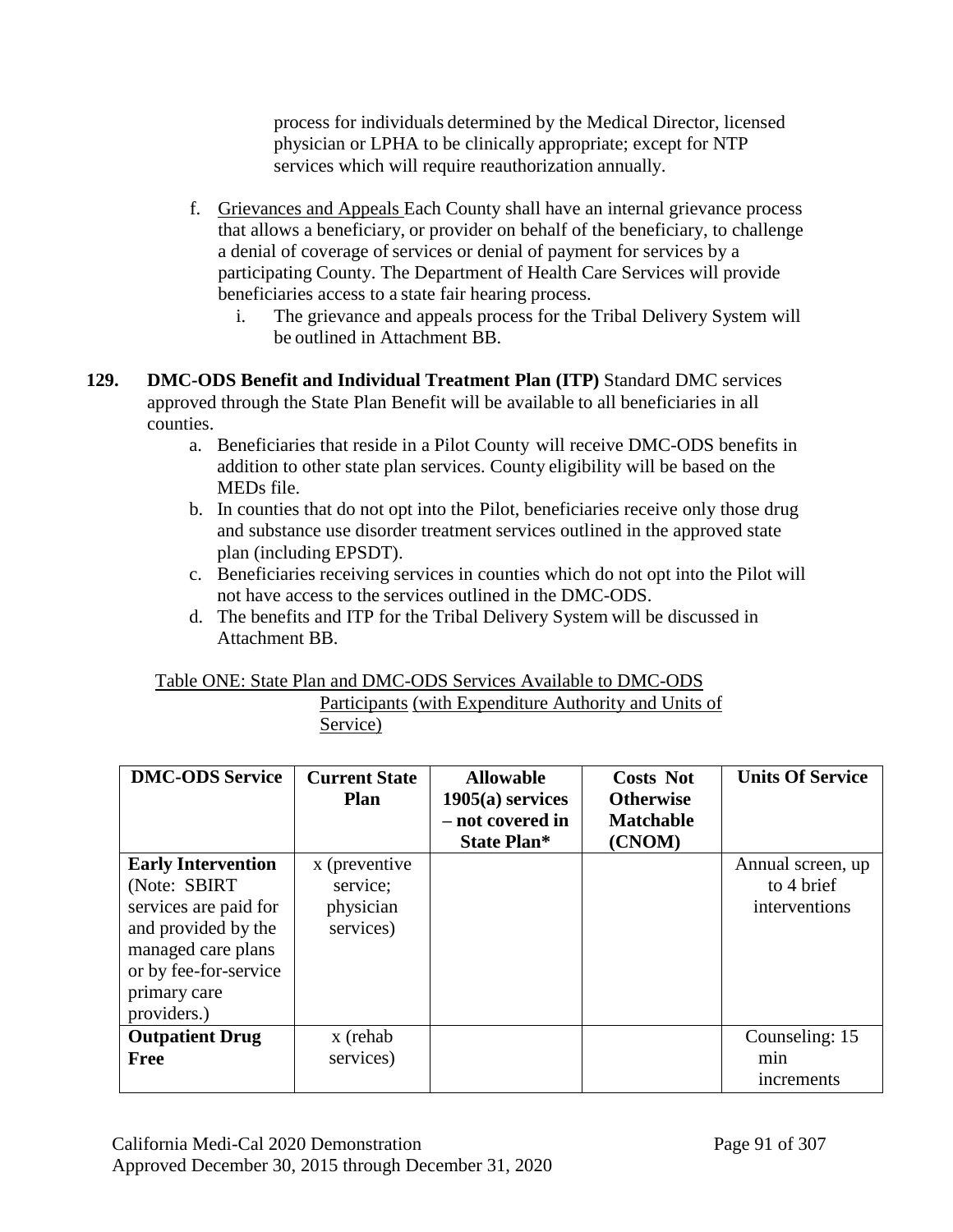| <b>Intensive</b>             | x (rehab     |   |                          | per day           |
|------------------------------|--------------|---|--------------------------|-------------------|
| Outpatient                   | services)    |   |                          |                   |
| <b>Partial</b>               |              | X |                          | Diagnosis-related |
| Hospitalization              |              |   |                          | Group             |
|                              |              |   |                          | (DRG)/Certified   |
|                              |              |   |                          | Public            |
|                              |              |   |                          | Expenditures      |
|                              |              |   |                          | (CPE)             |
| <b>Withdrawal</b>            | $\mathbf{X}$ |   |                          | DRG/CPE           |
| management                   | inpatient    |   |                          |                   |
| <b>General Acute Care</b>    | services     |   |                          |                   |
| Hospital                     |              |   |                          |                   |
| (VID, INVID)                 |              |   |                          |                   |
| $(non-IMD)$                  |              |   |                          |                   |
| <b>CDRH/Free</b>             |              |   | X                        | DRG/CPE           |
| <b>Standing Psych</b>        |              |   |                          |                   |
| (IMD)                        |              |   |                          |                   |
| <b>Residential</b>           | x (rehab     |   |                          | Per day/bed rate  |
| (perinatal, non-IMD)         | services)    |   |                          |                   |
| $\text{(all pop., non-IMD)}$ |              | X |                          | Per day/bed rate  |
| (MD)                         |              |   | $\underline{\mathbf{X}}$ | Per day/bed rate  |
| <b>NTP</b>                   | x (rehab     |   |                          | Per day dosing;   |
|                              | services)    |   |                          | 10 minute         |
|                              |              |   |                          | increments        |

| <b>DMC-ODS Service</b>                            | <b>Current State</b><br><b>Plan</b> | <b>Allowable</b><br>$1905(a)$ services<br>- not covered in<br><b>State Plan*</b> | <b>Costs Not</b><br><b>Otherwise</b><br><b>Matchable</b><br>(CNOM) | <b>Units Of Service</b> |
|---------------------------------------------------|-------------------------------------|----------------------------------------------------------------------------------|--------------------------------------------------------------------|-------------------------|
| <b>Additional MAT</b>                             | x (pharmacy)                        |                                                                                  |                                                                    | Drug cost               |
| (drug products)                                   |                                     |                                                                                  |                                                                    |                         |
| (physician services)                              | x (physician                        |                                                                                  |                                                                    | Per visit               |
|                                                   | services; rehab)                    |                                                                                  |                                                                    |                         |
| <b>Recovery Services</b>                          |                                     | X                                                                                |                                                                    | Counseling: 15          |
|                                                   |                                     |                                                                                  |                                                                    | min                     |
|                                                   |                                     |                                                                                  |                                                                    | increments              |
| <b>Case Management</b>                            | x(TCM)                              | $x^{**}$                                                                         |                                                                    | $15 \text{ min}$        |
|                                                   |                                     |                                                                                  |                                                                    | increments              |
| <b>Physician</b>                                  |                                     |                                                                                  |                                                                    | $15 \text{ min}$        |
| <b>Consultation</b><br>$\cdots$ $\cdots$ $\cdots$ | .                                   | $\sim$ $\sim$                                                                    |                                                                    | increments              |

\*Allowable 1905(a) services are all Medicaid services that can be covered upon CMS approval in a State Plan.

\*\*TCM is not available state-wide as per 1915(g) and is not currently covered in all counties.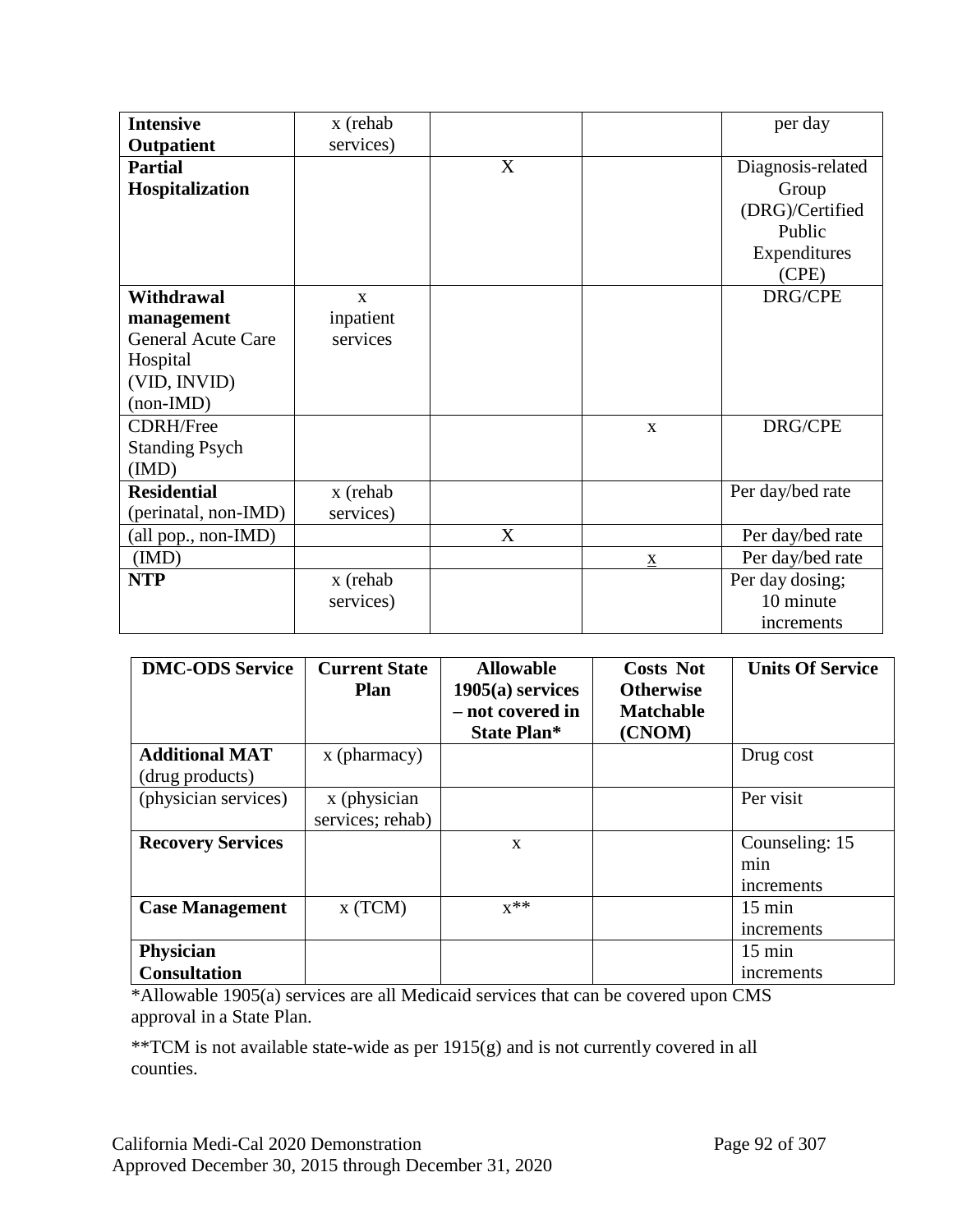The following services (Tables TWO and THREE) must be provided, as outlined in Table FOUR, to all eligible DMC-ODS beneficiaries for the identified level of care as follows. DMC-ODS benefits include a continuum of care that ensures that clients can enter SUD treatment at a level appropriate to their needs and step up or down to a different intensity of treatment based on their responses.

| <b>ASAM</b> | <b>Title</b>                | <b>Description</b>                         | <b>Provider</b>              |
|-------------|-----------------------------|--------------------------------------------|------------------------------|
| Level of    |                             |                                            |                              |
| Care        |                             |                                            |                              |
| 0.5         | Early Intervention          | Screening, Brief Intervention, and         | Managed care or fee-         |
|             |                             | <b>Referral to Treatment (SBIRT)</b>       | for-service provider         |
| 1           | <b>Outpatient Services</b>  | Less than 9 hours of service/week          | <b>DHCS</b> Certified        |
|             |                             | (adults); less than 6 hours/week           | <b>Outpatient Facilities</b> |
|             |                             | (adolescents) for recovery or              |                              |
|             |                             | motivational enhancement                   |                              |
|             |                             | therapies/strategies                       |                              |
| 2.1         | <b>Intensive Outpatient</b> | 9 or more hours of service/week (adults);  | <b>DHCS</b> Certified        |
|             | <b>Services</b>             | 6 or more hours/week (adolescents) to      | <b>Intensive Outpatient</b>  |
|             |                             | treat multidimensional instability         | Facilities                   |
| 2.5         | Partial                     | 20 or more hours of service/week for       | <b>DHCS</b> Certified        |
|             | Hospitalization             | multidimensional instability not requiring | <b>Intensive Outpatient</b>  |
|             | <b>Services</b>             | 24-hour care                               | Facilities                   |
| 3.1         | <b>Clinically Managed</b>   | 24-hour structure with available trained   | <b>DHCS</b> Licensed and     |
|             | Low-Intensity               | personnel; at least 5 hours of clinical    | <b>DHCS/ASAM</b>             |
|             | <b>Residential Services</b> | service/week and prepare for outpatient    | Designated Residential       |
|             |                             | treatment.                                 | Providers                    |
| 3.3         | <b>Clinically Managed</b>   | 24-hour care with trained counselors to    | <b>DHCS</b> Licensed and     |
|             | Population-Specific         | stabilize multidimensional imminent        | <b>DHCS/ASAM</b>             |
|             | High-Intensity              | danger. Less intense milieu and group      | Designated Residential       |
|             | <b>Residential Services</b> | treatment for those with cognitive or      | Providers                    |

# Table TWO: ASAM Criteria Continuum of Care Services and the DMC-ODS System

| <b>ASAM</b> | <b>Title</b>                | <b>Description</b>                       | <b>Provider</b>          |
|-------------|-----------------------------|------------------------------------------|--------------------------|
| Level of    |                             |                                          |                          |
| Care        |                             |                                          |                          |
|             |                             | other impairments unable to use full     |                          |
|             |                             | active milieu or therapeutic community   |                          |
|             |                             | and prepare for outpatient treatment.    |                          |
| 3.5         | <b>Clinically Managed</b>   | 24-hour care with trained counselors to  | <b>DHCS</b> Licensed and |
|             | High-Intensity              | stabilize multidimensional imminent      | DHCS/ASAM                |
|             | <b>Residential Services</b> | danger and prepare for outpatient        | Designated Residential   |
|             |                             | treatment. Able to tolerate and use full | Providers                |
|             |                             | milieu or therapeutic community          |                          |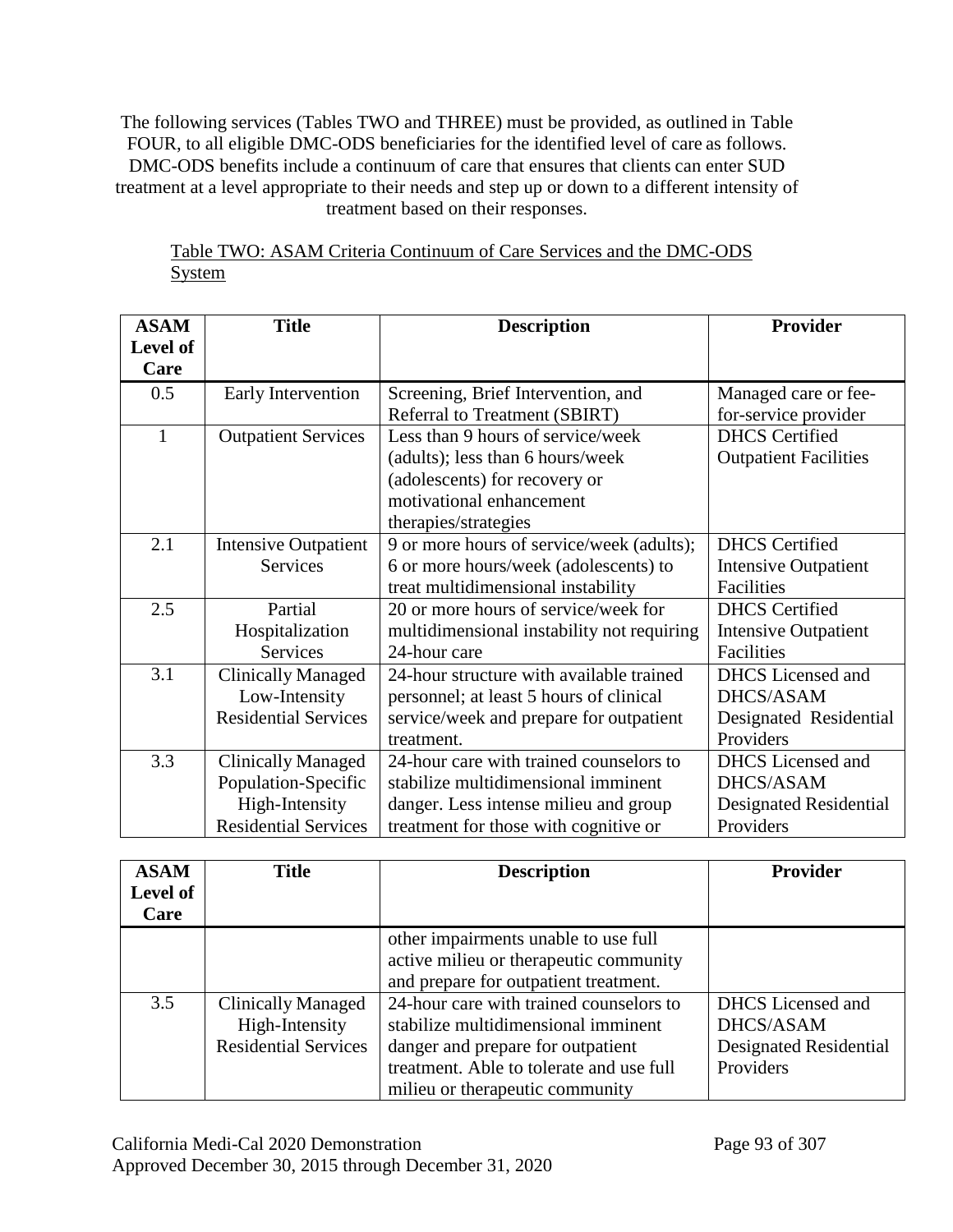| 3.7        | Medically                 | 24-hour nursing care with physician        | <b>Chemical Dependency</b> |
|------------|---------------------------|--------------------------------------------|----------------------------|
|            | Monitored Intensive       | availability for significant problems in   | Recovery Hospitals;        |
|            | <b>Inpatient Services</b> | Dimensions 1, 2, or 3. 16 hour/day         | Hospital, Free Standing    |
|            |                           | counselor availability                     | Psychiatric hospitals      |
| 4          | <b>Medically Managed</b>  | 24-hour nursing care and daily physician   | <b>Chemical Dependency</b> |
|            | Intensive Inpatient       | care for severe, unstable problems in      | Recovery Hospitals,        |
|            | <b>Services</b>           | Dimensions 1, 2, or 3. Counseling          | Hospital; Free Standing    |
|            |                           | available to engage patient in treatment   | Psychiatric hospitals      |
| <b>OTP</b> | <b>Opioid Treatment</b>   | Daily or several times weekly opioid       | <b>DHCS</b> Licensed OTP   |
|            | Program                   | agonist medication and counseling          | Maintenance Providers,     |
|            |                           | available to maintain multidimensional     | licensed prescriber        |
|            |                           | stability for those with severe opioid use |                            |
|            |                           | disorder                                   |                            |

#### Table THREE: ASAM Criteria Withdrawal Services (Detoxification/Withdrawal Management) and the DMC-ODS System

| <b>Level of Withdrawal</b> | <b>Level</b> | <b>Description</b>                | <b>Provider</b>                  |
|----------------------------|--------------|-----------------------------------|----------------------------------|
| <b>Management</b>          |              |                                   |                                  |
| Ambulatory                 | $1-WM$       | Mild withdrawal with daily or     | <b>DHCS</b> Certified Outpatient |
| withdrawal                 |              | less than daily outpatient        | <b>Facility with Detox</b>       |
| management without         |              | supervision.                      | Certification; Physician,        |
| extended on-site           |              |                                   | licensed prescriber; or OTP for  |
| monitoring                 |              |                                   | opioids.                         |
| Ambulatory                 | $2-WM$       | Moderate withdrawal with all day  | <b>DHCS</b> Certified Outpatient |
| withdrawal                 |              | withdrawal management and         | <b>Facility with Detox</b>       |
| management with            |              | support and supervision; at night | Certification; licensed          |
| extended on-site           |              | has supportive family or living   | prescriber; or OTP.              |
| monitoring                 |              | situation.                        |                                  |
| Clinically managed         | $3.2 -$      | Moderate withdrawal, but needs    | <b>DHCS</b> Licensed Residential |
| residential                | <b>WM</b>    | 24-hour support to complete       | <b>Facility with Detox</b>       |
| withdrawal                 |              | withdrawal management and         | Certification; Physician,        |
| management                 |              | increase likelihood of continuing | licensed prescriber; ability to  |
|                            |              | treatment or recovery.            | promptly receive step-downs      |

| <b>Level of Withdrawal</b><br><b>Management</b>           | <b>Level</b>        | <b>Description</b>                                                                                                                    | <b>Provider</b>                                                                                                                          |
|-----------------------------------------------------------|---------------------|---------------------------------------------------------------------------------------------------------------------------------------|------------------------------------------------------------------------------------------------------------------------------------------|
|                                                           |                     |                                                                                                                                       | from acute level 4.                                                                                                                      |
| Medically monitored<br>inpatient withdrawal<br>management | $3.7-$<br><b>WM</b> | Severe withdrawal, needs 24-hour<br>nursing care & physician visits;<br>unlikely to complete withdrawal<br>management without medical | Hospital, Chemical Dependency<br>Recovery Hospitals; Free<br><b>Standing Psychiatric hospitals;</b><br>ability to promptly receive step- |
|                                                           |                     | monitoring.                                                                                                                           | downs from acute level 4                                                                                                                 |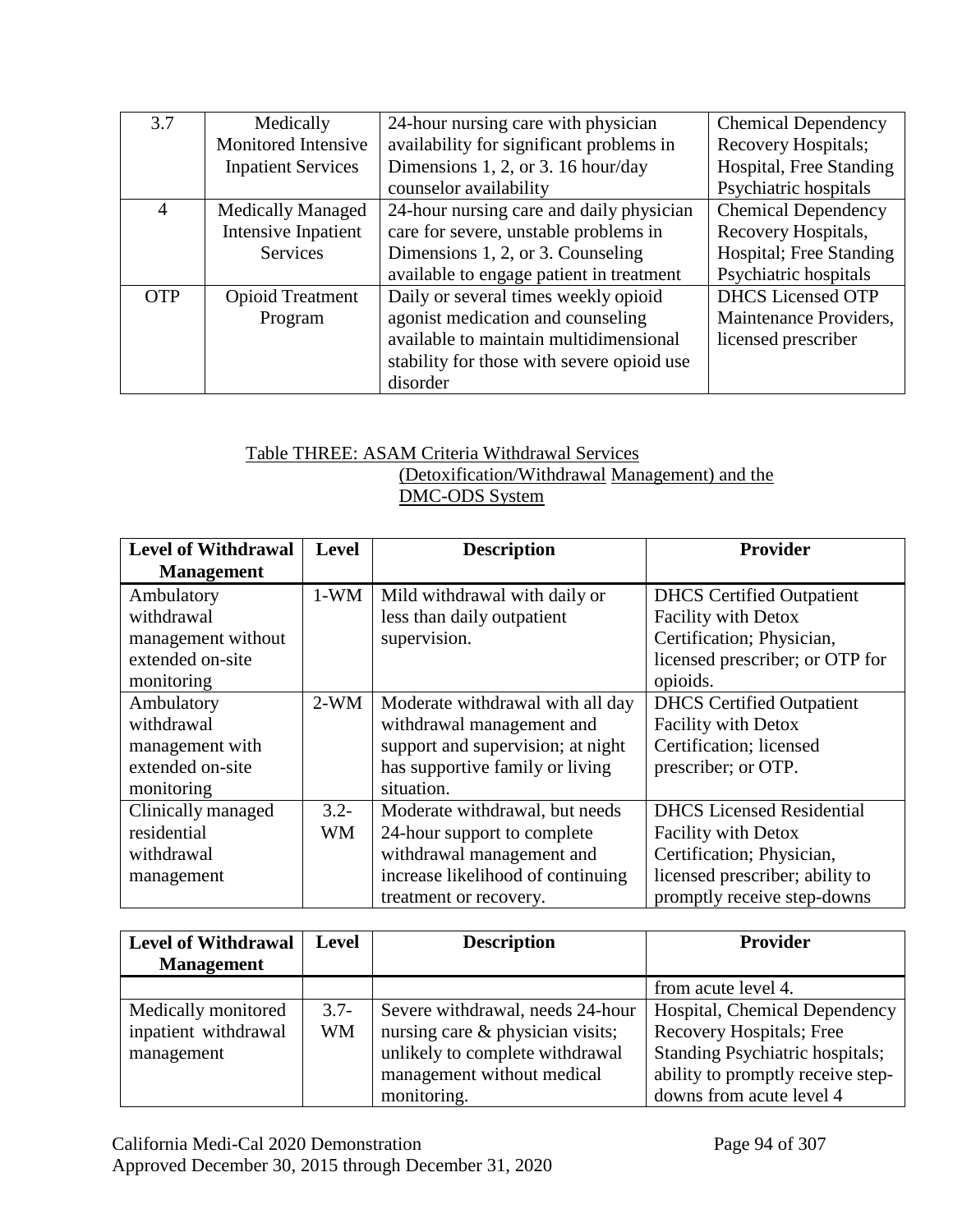| Medically managed   | 4-WM Severe, unstable withdrawal and | Hospital, sometimes ICU,              |
|---------------------|--------------------------------------|---------------------------------------|
| intensive inpatient | needs 24-hour nursing care and       | <b>Chemical Dependency</b>            |
| withdrawal          | daily physician visits to modify     | <b>Recovery Hospitals</b> ; Free      |
| management          | withdrawal management regimen        | <b>Standing Psychiatric hospitals</b> |
|                     | and manage medical instability.      |                                       |

Counties are required to provide the following services outlined in the chart below. Upon State approval, counties may implement a regional model with other counties or contract with providers in other counties in order to provide the required services.

| Service                       | Required                                                                                                                                                                                                           | Optional                              |
|-------------------------------|--------------------------------------------------------------------------------------------------------------------------------------------------------------------------------------------------------------------|---------------------------------------|
| Early Intervention (SBIRT)    | (Provided and funded through<br>FFS/managed care)                                                                                                                                                                  |                                       |
| <b>Outpatient Services</b>    | Outpatient (includes oral<br>$\bullet$<br>naltrexone)<br><b>Intensive Outpatient</b>                                                                                                                               | 1. Partial<br>Hospitalization         |
| Residential                   | At least one ASAM level of<br>service initially<br>All ASAM levels (3.1, 3.3,<br>٠<br>3.5) within three years<br>Coordination with ASAM<br>Levels 3.7 and 4.0 (provided<br>and funded through<br>FFS/managed care) | <b>Additional levels</b>              |
| <b>NTP</b>                    | Required (includes<br>٠<br>buprenorphine, naloxone,<br>disulfiram)                                                                                                                                                 |                                       |
| Withdrawal Management         | At least one level of service<br>$\bullet$                                                                                                                                                                         | <b>Additional levels</b><br>$\bullet$ |
| <b>Additional Medication</b>  |                                                                                                                                                                                                                    | Optional                              |
| <b>Assisted Treatment</b>     |                                                                                                                                                                                                                    |                                       |
| <b>Recovery Services</b>      | Required<br>$\bullet$                                                                                                                                                                                              |                                       |
| Case Management               | Required                                                                                                                                                                                                           |                                       |
| <b>Physician Consultation</b> | Required                                                                                                                                                                                                           |                                       |

## TABLE FOUR: Required and Optional DMC-ODS Services

The continuum of care for SUD services outlined in Tables TWO and THREE are modeled after the levels identified in the ASAM Criteria. While counties will be responsible for the oversight and implementation of most of the levels in the continuum, a few of the levels (Early Intervention Services, Partial Hospitalization and Levels 3.7 and 4.0 for Residential and Withdrawal Management) are overseen and funded by other sources not under the DMC-ODS.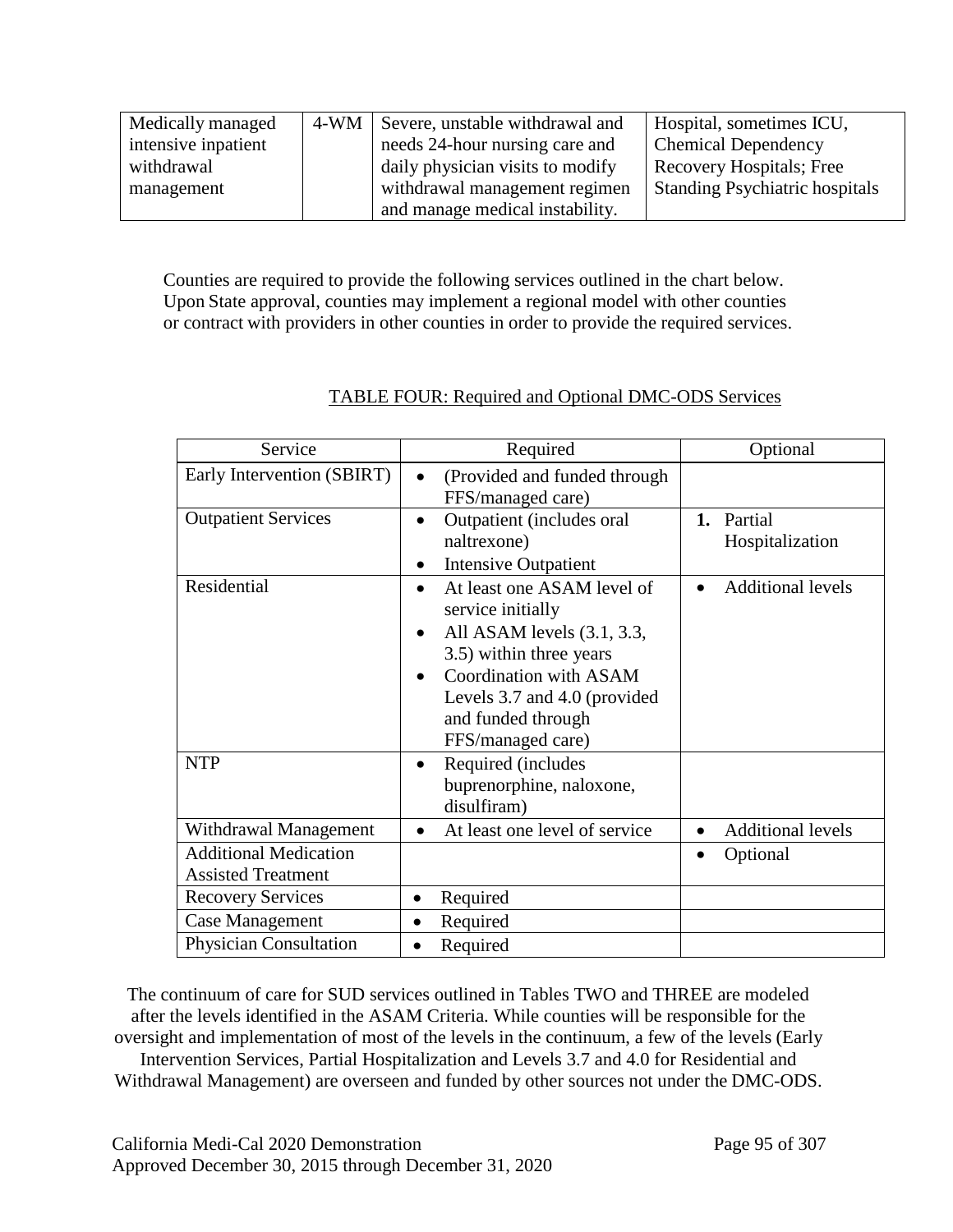These services are contained in the DMC-ODS Pilot in order to show the entire continuum of care of SUD services available to California's MediCal population.

- **130. Early Intervention Services** (ASAM Level 0.5) Screening, brief intervention and referral to treatment (SBIRT) services are provided by non-DMC providers to beneficiaries at risk of developing a substance use disorder.
	- a. SBIRT services are not paid for under the DMC-ODS system.
	- b. SBIRT services are paid for and provided by the managed care plans or by fee- for-service primary care providers.
	- c. SBIRT attempts to intervene early with non- addicted people, and to identify those who do have a substance use disorder and need linking to formal treatment.

Referrals by managed care providers or plans to treatment in the DMC-ODS will be governed by the Memorandum of Understanding (MOU) held between the participating counties and managed care plans. The components of the MOUs governing the interaction between the counties and managed care plans related to substance use disorder will be included as part of the counties' implementation plan and waiver contracts.

- d. The components of Early Intervention are:
	- a. Screening: Primary Care physicians screen adults ages 18 years or older for alcohol misuse.
	- b. Counseling: Persons engaged in risky or hazardous drinking receive brief behavioral counseling interventions to reduce alcohol misuse and/or referral to mental health and/or alcohol use disorder services, as medically necessary.
	- c. Referral: Managed Care Plans and fee-for-service primary care providers will make referrals from SBIRT to the county for treatment through the DMC-ODS.
- **131. Outpatient Services** (ASAM Level 1) Counseling services are provided to beneficiaries (up to 9 hours a week for adults, and less than 6 hours a week for adolescents) when determined by a Medical Director or Licensed Practitioner of the Healing Arts to be medically necessary and in accordance with an individualized client plan. Services can be provided by a licensed professional or a certified counselor in any appropriate setting in the community. Services can be provided in-person, by telephone or by telehealth.
	- a. The Components of Outpatient Services are:
		- i.Intake: The process of determining that a beneficiary meets the medical necessity criteria and a beneficiary is admitted into a substance use disorder treatment program. Intake includes the evaluation or analysis of substance use disorders; the diagnosis of substance use disorders; and the assessment of treatment needs to provide medically necessary services. Intake may include a physical examination and laboratory testing necessary for substance use disorder treatment.
		- ii. Individual Counseling: Contacts between a beneficiary and a therapist or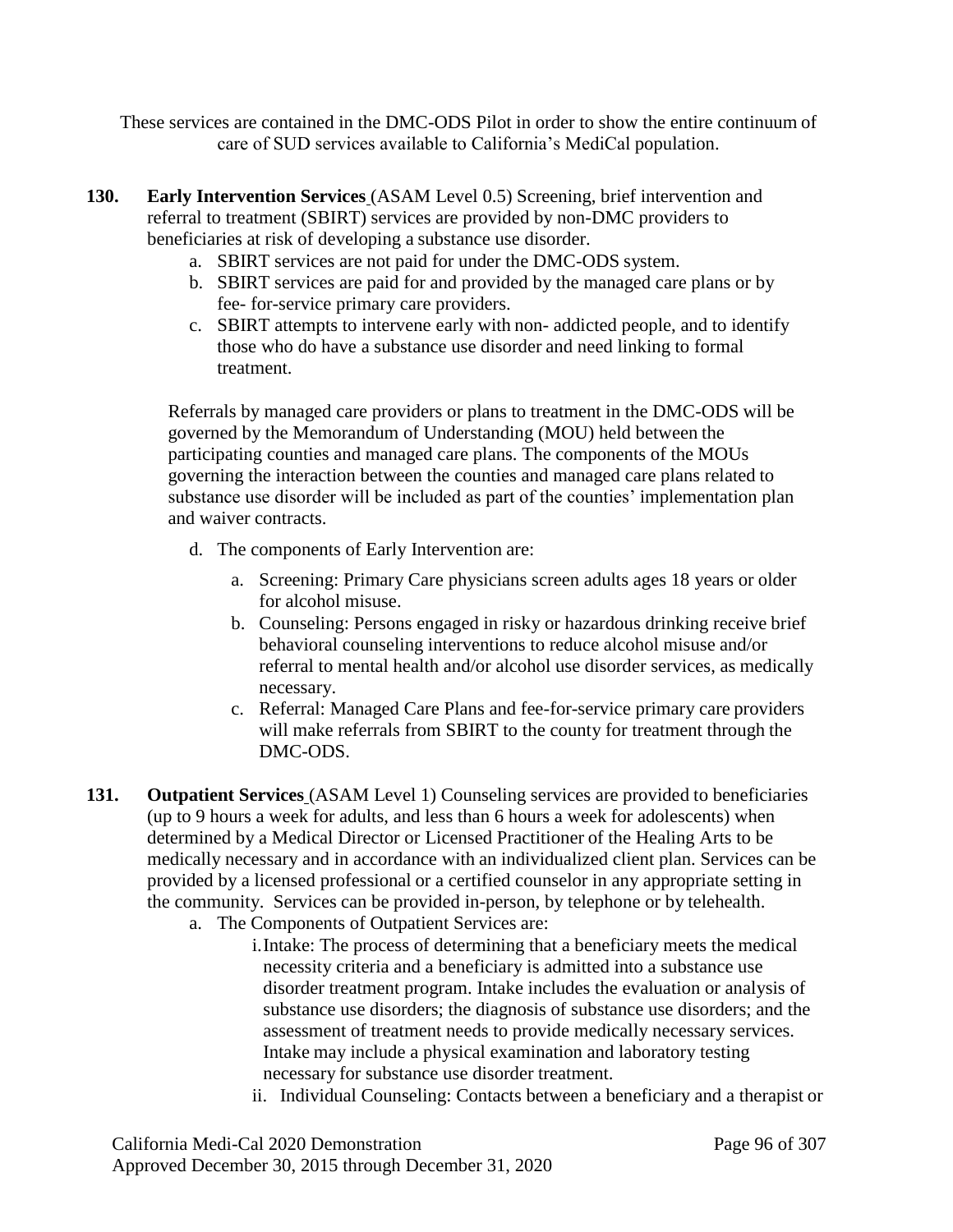counselor. Services provided in-person, by telephone or by telehealth qualify as Medi-Cal reimbursable units of service, and are reimbursed without distinction.

- iii. Group Counseling: Face-to-face contacts in which one or more therapists or counselors treat two or more clients at the same time with a maximum of 12 in the group, focusing on the needs of the individuals served.
- d. Family Therapy: The effects of addiction are far-reaching and patient's family members and loved ones also are affected by the disorder. By including family members in the treatment process, education about factors that are important to the patient's recovery as well as their own recovery can be conveyed. Family members can provide social support to the patient, help motivate their loved one to remain in treatment, and receive help and support for their own family recovery as well.
- e. Patient Education: Provide research based education on addiction, treatment, recovery and associated health risks.
- f. Medication Services: The prescription or administration of medication related to substance use treatment services, or the assessment of the side effects or results of that medication conducted by staff lawfully authorized to provide such services and/or order laboratory testing within their scope of practice or licensure.
- g. Collateral Services: Sessions with therapists or counselors and significant persons in the life of the beneficiary, focused on the treatment needs of the beneficiary in terms of supporting the achievement of the beneficiary's treatment goals. Significant persons are individuals that have a personal, not official or professional, relationship with the beneficiary.
- h. Crisis Intervention Services: Contact between a therapist or counselor and a beneficiary in crisis. Services shall focus on alleviating crisis problems. "Crisis" means an actual relapse or an unforeseen event or circumstance which presents to the beneficiary an imminent threat of relapse. Crisis intervention services shall be limited to the stabilization of the beneficiary's emergency situation.
- i. Treatment Planning: The provider shall prepare an individualized written treatment plan, based upon information obtained in the intake and assessment process. The treatment plan will be completed upon intake and then updated every subsequent 90 days unless there is a change in treatment modality or significant event that would then require a new treatment plan. The treatment plan shall include:
	- A. A statement of problems to be addressed,
	- B. Goals to be reached which address each problem
	- C. Action steps which will be taken by the provider and/or beneficiary to accomplish identified goals,
	- D. Target dates for accomplishment of action steps and goals, and a description of services including the type of counseling to be provided and the frequency thereof.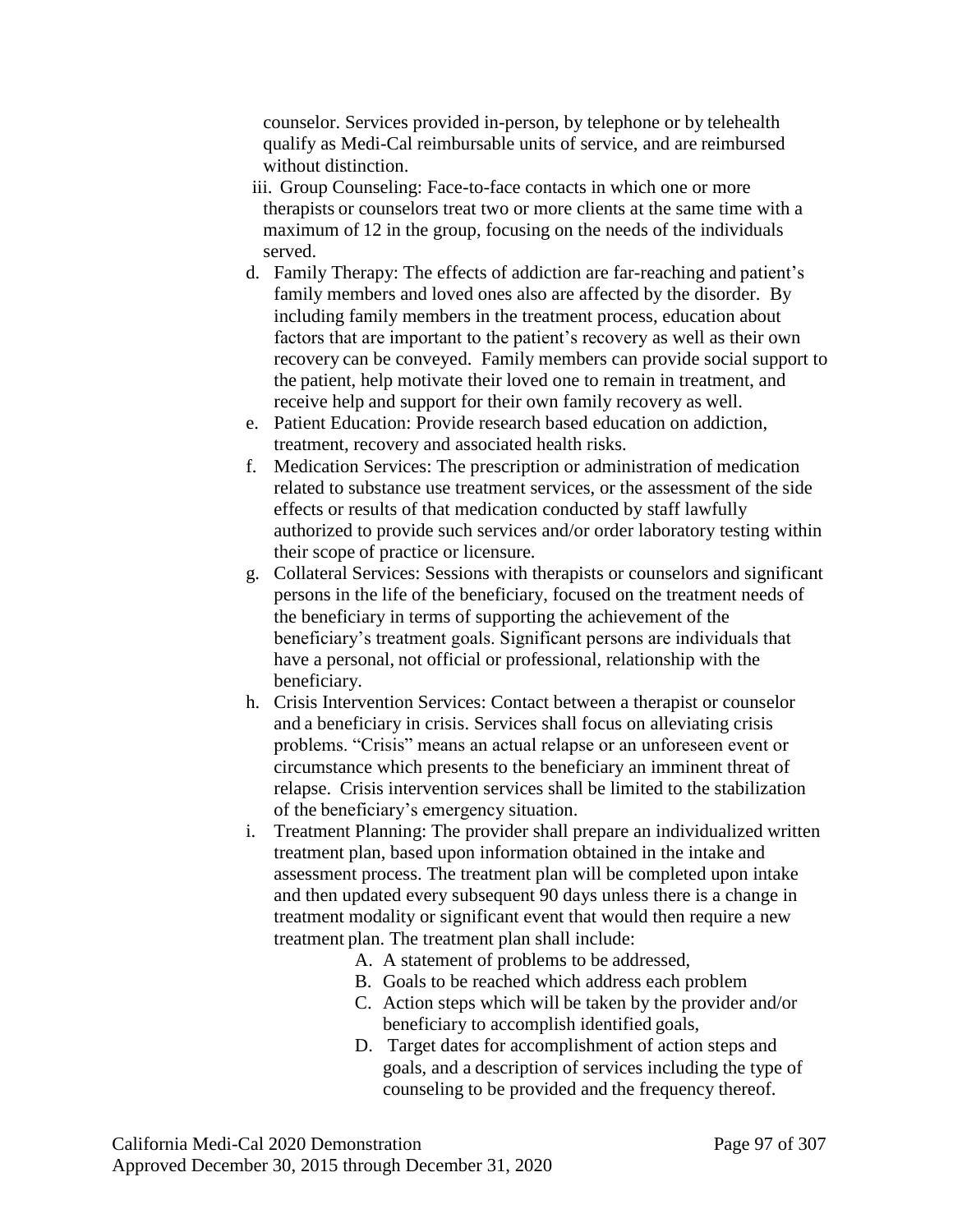- E. Treatment plans have specific quantifiable goal/treatment objectives related the beneficiary's substance use disorder diagnosis and multidimensional assessment.
- F. The treatment plan will identify the proposed type(s) of interventions/modality that includes a proposed frequency and duration.
- G. The treatment plan will be consistent with the qualifying diagnosis and will be signed by the beneficiary and the Medical Director or LPHA.
- j. Discharge Services: The process to prepare the beneficiary for referral into another level of care, post treatment return or reentry into the community, and/or the linkage of the individual to essential community treatment, housing and human services.
- **132. Intensive Outpatient Treatment** (ASAM Level 2.1) structured programming services are provided to beneficiaries (a minimum of nine hours with a maximum of 19 hours a week for adults, and a minimum of six hours with a maximum of 19 hours a week for adolescents) when determined by a Medical Director or Licensed Practitioner of the Healing Arts to be medically necessary and in accordance with an individualized client plan. Lengths of treatment can be extended when determined to be medically necessary. Services consist primarily of counseling and education about addiction-related problems. Services can be provided by a licensed professional or a certified counselor in any appropriate setting in the community. Services can be provided in-person, by telephone or by telehealth.
	- a. The Components of Intensive Outpatient are (see Outpatient Services for definitions):
		- i. Intake
		- ii. Individual and/or Group Counseling
		- iii. Patient Education
		- iv. Family Therapy
		- v. Medication Services
		- vi. Collateral Services
		- vii. Crisis Intervention Service
		- viii. Treatment Planning
		- ix. Discharge Services
- **133. Partial Hospitalization** (ASAM Level 2.5) services feature 20 or more hours of clinically intensive programming per week, as specified in the patient's treatment plan. Level 2.5 partial hospitalization programs typically have direct access to psychiatric, medical, and laboratory services, and are to meet the identified needs which warrant daily monitoring or management but which can be appropriately addressed in a structured outpatient setting. Providing this level of service is optional for participating counties.
- **134. Residential Treatment** (ASAM Level 3) is a non-institutional, 24-hour non- medical, short-term residential program that provides rehabilitation services to beneficiaries with a substance use disorder diagnosis when determined by a Medical Director or Licensed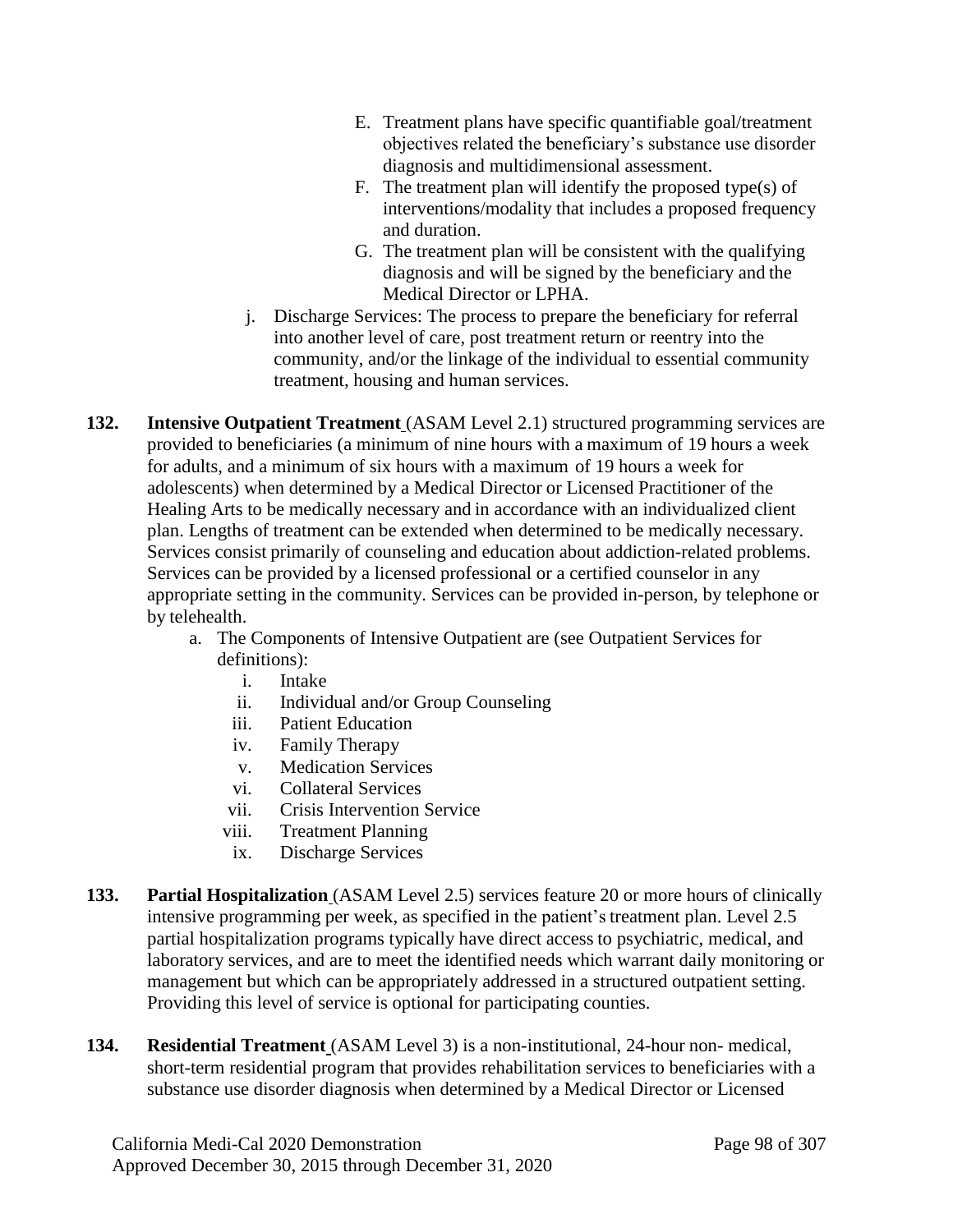Practitioner of the Healing Arts as medically necessary and in accordance with an individualized treatment plan. Residential services are provided to non-perinatal and perinatal beneficiaries. These services are intended to be individualized to treat the functional deficits identified in the ASAM Criteria. In the residential treatment environment, an individual's functional cognitive deficits may require treatment that is primarily slower paced, more concrete and repetitive in nature. The daily regimen and structured patterns of activities are intended to restore cognitive functioning and build behavioral patterns within a community. Each beneficiary shall live on the premises and shall be supported in their efforts to restore, maintain and apply interpersonal and independent living skills and access community support systems. Providers and residents work collaboratively to define barriers, set priorities, establish goals, create treatment plans, and solve problems. Goals include sustaining abstinence, preparing for relapse triggers, improving personal health and social functioning, and engaging in continuing care.

- a. Residential services are provided in a DHCS, or for adolescents Department of Social Services, licensed residential facilities that also have DMC certification and have been designated by DHCS as capable of delivering care consistent with ASAM treatment criteria.
- b. Residential services can be provided in facilities of any size.
- c. The length of residential services range from 1 to 90 days with a 90-day maximum for adults and 30-day maximum for adolescents; unless medical necessity authorizes a one-time extension of up to 30 days on an annual basis. Only two non-continuous 90-day regimens will be authorized in a one-year period. The average length of stay for residential services is 30 days. Peri-natal clients may receive a longer length of stay based on medical necessity. Peri-natal clients may receive lengths of stay up to the length of the pregnancy and postpartum period (60 days after the pregnancy ends.)
- d. Residential Services for Adults- Residential services for adults may be authorized for up to 90 days in one continuous period. Reimbursement will be limited to two non-continuous regimens for adults in any one-year period (365 days). One extension of up to 30 days beyond the maximum length of stay of 90 days may be authorized for one continuous length of stay in a one-year period (365 days)
- e. Residential Services for Adolescents Residential services for adolescents may be authorized for up 30 days in one continuous period. Reimbursement will be limited to two non-continuous 30-day regimens in any one-year period (365 days). One extension of up to 30 days beyond the maximum length of stay may be authorized for one continuous length of stay in a one-year period (365 days).
- f. One ASAM level of Residential Treatment Services is required for approval of a county implementation plan in the first year. The county implementation plan must demonstrate ASAM levels of Residential Treatment Services (Levels 3.1- 3.5) within three years of CMS approval of the county implementation plan and state-county intergovernmental agreement (managed care contract per federal definition). The county implementation plan must describe coordination for ASAM Levels 3.7 and 4.0.
- g. The components of Residential Treatment Services are (see Outpatient Services for definitions):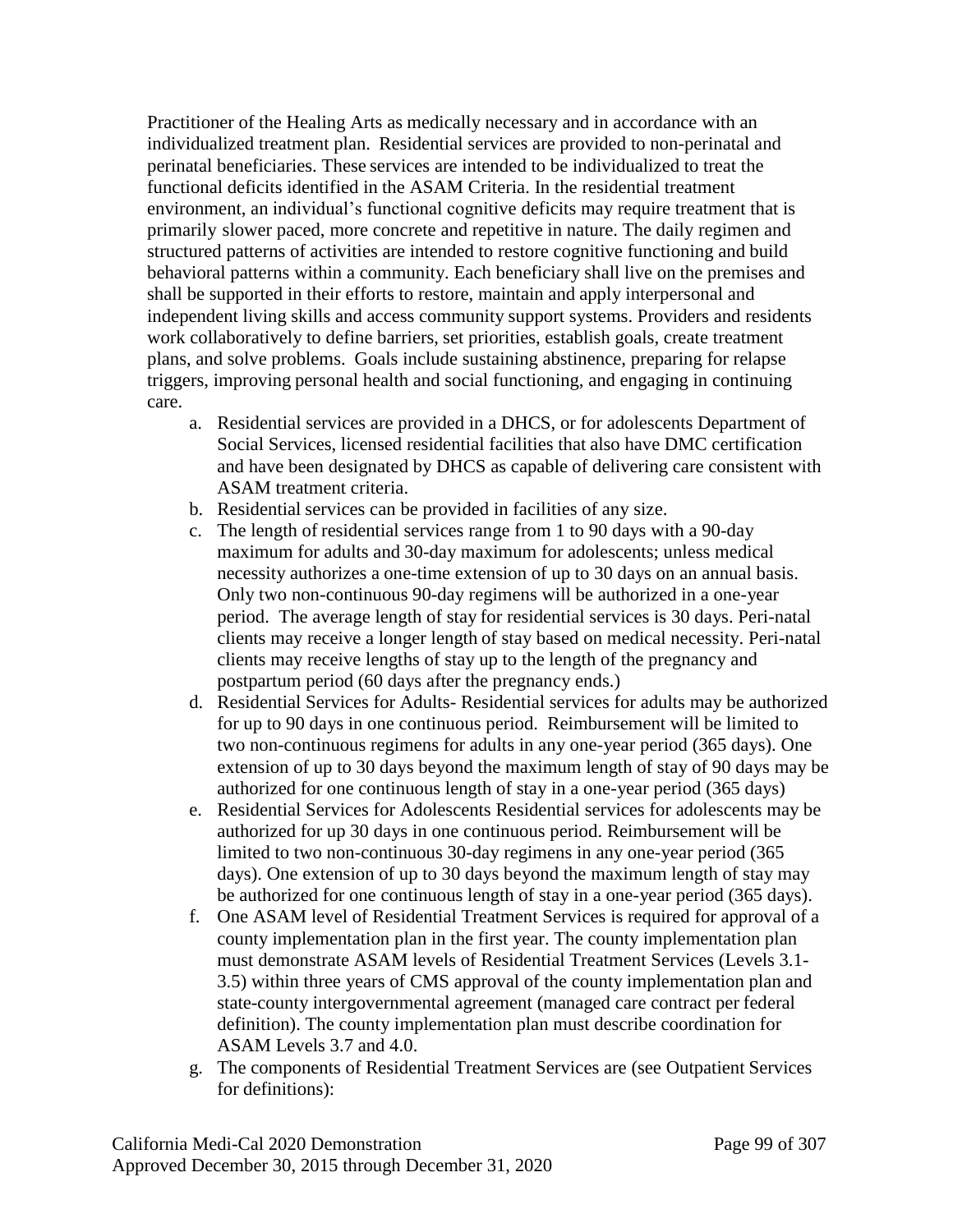- i. Intake
- ii. Individual and Group Counseling
- iii. Patient Education
- iv. Family Therapy
- v. Safeguarding Medications: Facilities will store all resident medication and facility staff members may assist with resident's self-administration of medication.
- vi. Collateral Services
- vii. Crisis Intervention Services
- viii. Treatment Planning
- ix. Transportation Services: Provision of or arrangement for transportation to and from medically necessary treatment.
- x. Discharge Services
- **135. Withdrawal Management** (Levels 1, 2, 3.2, 3.7 and 4 in ASAM) services are provided in a continuum of WM services as per the five levels of WM in the ASAM Criteria when determined by a Medical Director or Licensed Practitioner of the Healing Arts as medically necessary and in accordance with an individualized client plan. Each beneficiary shall reside at the facility if receiving a residential service and will be monitored during the detoxification process. Medically necessary habilitative and rehabilitative services are provided in accordance with an individualized treatment plan prescribed by a licensed physician or licensed prescriber, and approved and authorized according to the state of California requirements.

The components of withdrawal management services are:

- a. Intake: The process of admitting a beneficiary into a substance use disorder treatment program. Intake includes the evaluation or analysis of substance use disorders; the diagnosis of substance use disorders; and the assessment of treatment needs to provide medically necessary services. Intake may include a physical examination and laboratory testing necessary for substance use disorder treatment.
- b. Observation: The process of monitoring the beneficiary's course of withdrawal. To be conducted as frequently as deemed appropriate for the beneficiary and the level of care the beneficiary is receiving. This may include but is not limited to observation of the beneficiary's health status.
- c. Medication Services: The prescription or administration related to substance use disorder treatment services, or the assessment of the side effects or results of that medication, conducted by staff lawfully authorized to provide such services within their scope of practice or license.
- d. Discharge Services: The process to prepare the beneficiary for referral into another level of care, post treatment return or reentry into the community, and/or the linkage of the individual to essential community treatment, housing and human services.
- **136. Opioid (Narcotic) Treatment Program (ASAM OTP Level 1)** services are provided in NTP licensed facilities. Medically necessary services are provided in accordance with an individualized treatment plan determined by a licensed physician or licensed prescriber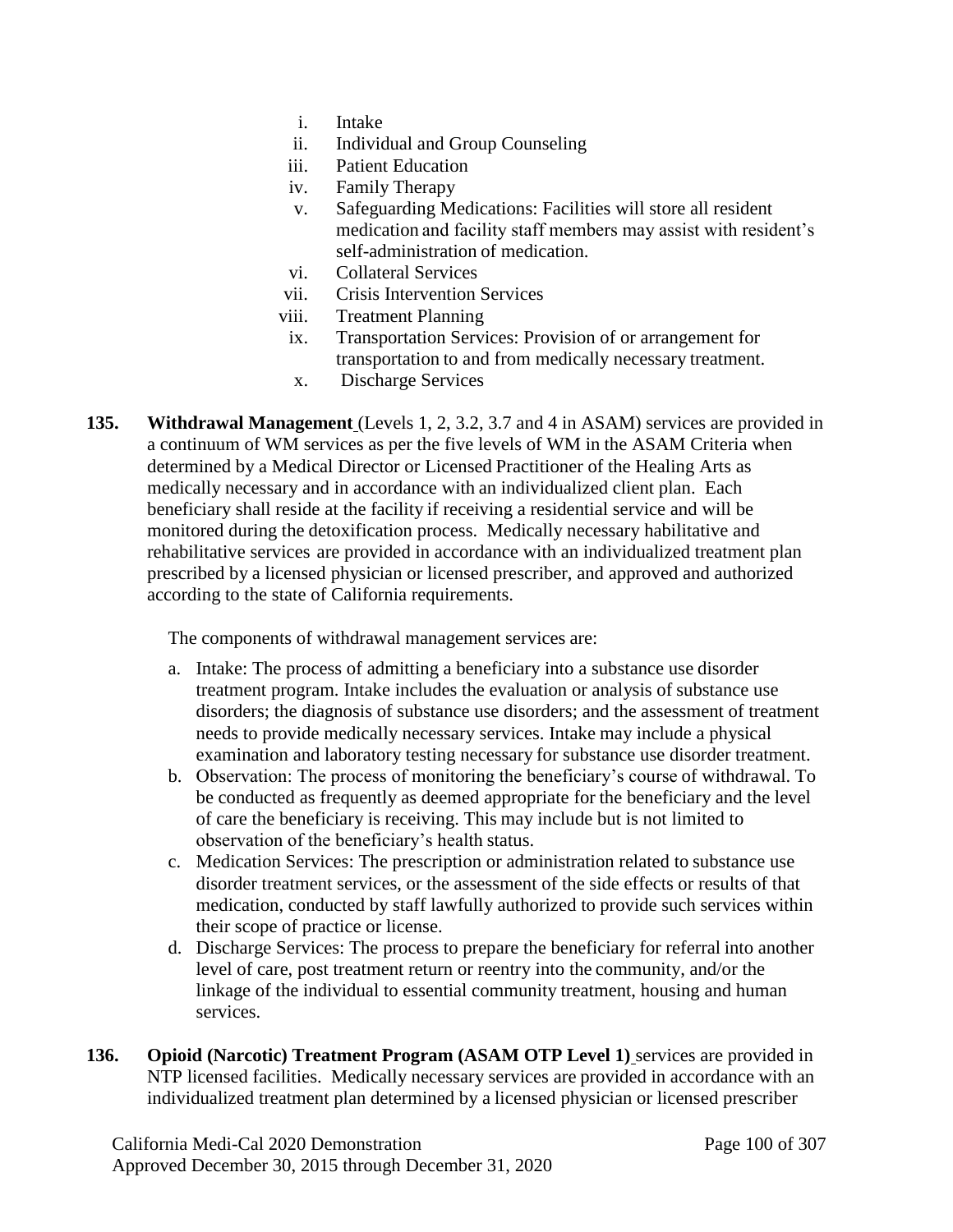and approved and authorized according to the State of California requirements. NTPs/OTPs are required to offer and prescribe medications to patients covered under the DMC-ODS formulary including methadone, buprenorphine, naloxone and disulfiram.

- a. A patient must receive at minimum fifty minutes of counseling sessions with a therapist or counselor for up to 200 minutes per calendar month, although additional services may be provided based on medical necessity.
- b. The components of Opioid (Narcotic) Treatment Programs are (see Outpatient Treatment Services for definitions):
	- i. Intake
	- ii. Individual and Group Counseling
	- iii. Patient Education
	- iv. Medication Services
	- v. Collateral Services
	- vi. Crisis Intervention Services
	- vii. Treatment Planning
	- viii. Medical Psychotherapy: Type of counseling services consisting of a faceto- face discussion conducted by the Medical Director of the NTP/OTP on a one- on-one basis with the patient.
	- ix. Discharge Services
- **137. Additional Medication Assisted Treatment** (ASAM OTP Level 1) includes the ordering, prescribing, administering, and monitoring of all medications for substance use disorders. Medically necessary services are provided in accordance with an individualized treatment plan determined by a licensed physician or licensed prescriber.
	- a. Opioid and alcohol dependence, in particular, have well- established medication options.
	- b. The current reimbursement mechanisms for medication assisted treatment (MAT) will remain the same except for the following changes for opt-in counties: buprenorphine, naloxone and disulfiram will be reimbursed for onsite administration and dispensing at NTP programs; additionally, physicians and licensed prescribers in DMC programs will be reimbursed for the ordering, prescribing, administering, and monitoring of medication assisted treatment.
	- c. The components of Additional Medication Assisted Treatment are ordering, prescribing, administering, and monitoring of medication assisted treatment.
	- d. The goal of the DMC-ODS for MAT is to open up options for patients to receive MAT by requiring MAT services in all opt-in counties, educate counties on the various options pertaining to MAT and provide counties with technical assistance to implement any new services. These medications are available through the DMC- ODS and outside of Drug Medi-Cal programs. Further details explaining the financing and availability of MAT services in the Medi-Cal system are contained in Attachment CC.
	- e. Counties may also choose to utilize long-acting injectable naltrexone in allowable DMC facilities under this optional provision. Long-acting injectable naltrexone will be reimbursed for onsite administration and physicians and licensed prescribers in DMC-ODS programs will be reimbursed for the ordering, prescribing, administering and monitoring.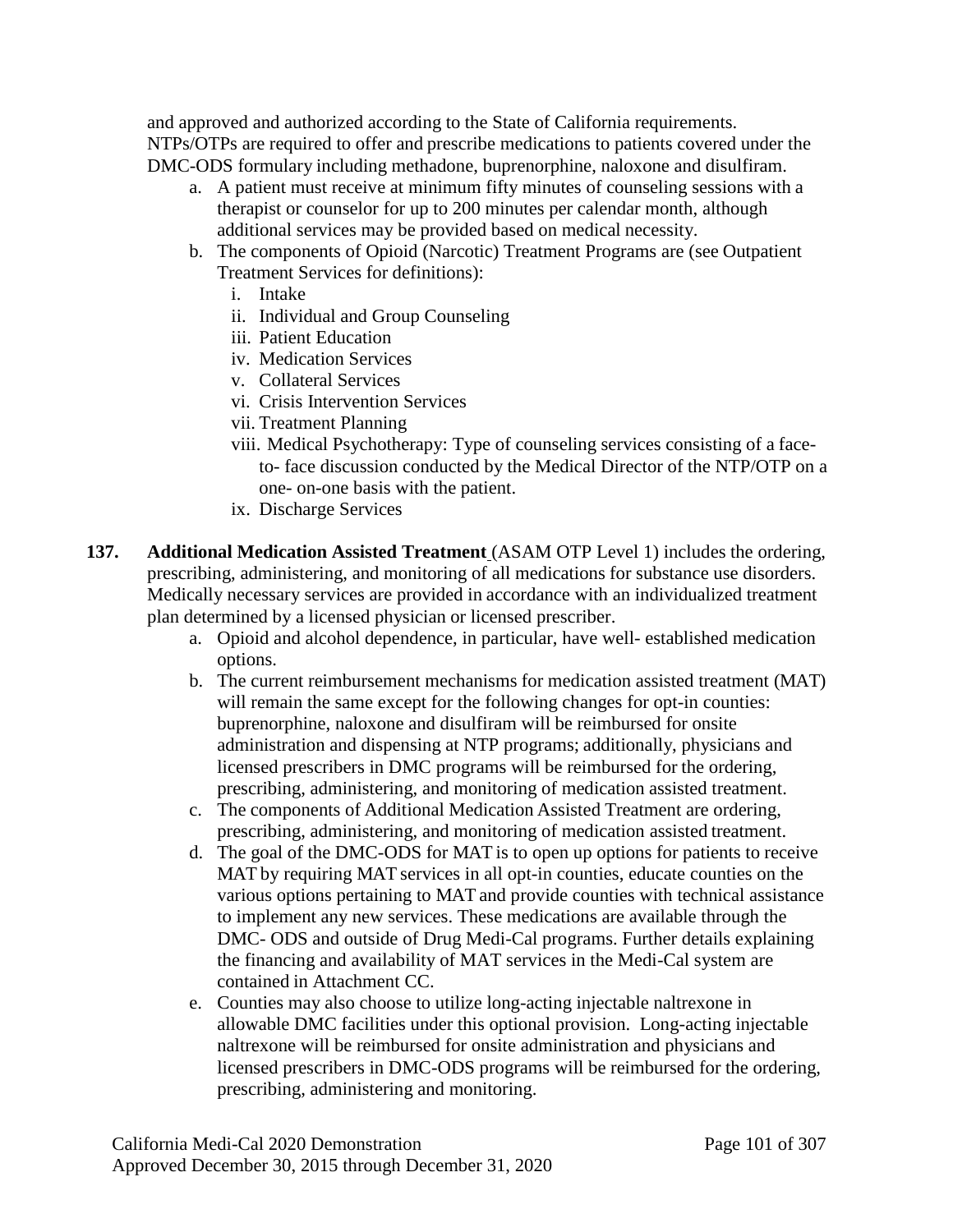- f. Counties that choose to provide long-acting injectable naltrexone through this option must cover the non-federal share cost. While a treatment authorization request will not be required at the State level, under this option the county may choose to implement an approval process at the county level.
- **138. Recovery Services**: Recovery services are important to the beneficiary's recovery and wellness. As part of the assessment and treatment needs of Dimension 6, Recovery Environment of the ASAM Criteria and during the transfer/transition planning process, beneficiaries will be linked to applicable recovery services. The treatment community becomes a therapeutic agent through which patients are empowered and prepared to manage their health and health care. Therefore, treatment must emphasize the patient's central role in managing their health, use effective self-management support strategies, and organize internal and community resources to provide ongoing self-management support to patients. Services are provided as medically necessary.
	- a. Beneficiaries may access recovery services after completing their course of treatment whether they are triggered, have relapsed or as a preventative measure to prevent relapse.
	- b. Recovery services may be provided face-to-face, by telephone, or by telehealth with the beneficiary and may be provided anywhere in the community.
	- c. The components of Recovery Services are:
		- i. Outpatient counseling services in the form of individual or group counseling to stabilize the beneficiary and then reassess if the beneficiary needs further care;
		- ii. Recovery Monitoring: Recovery coaching, monitoring via telephone and internet;
		- iii. Substance Abuse Assistance: Peer-to-peer services and relapse prevention;
		- iv. Education and Job Skills: Linkages to life skills, employment services, job training, and education services;
		- v. Family Support: Linkages to childcare, parent education, child development support services, family/marriage education;
		- vi. Support Groups: Linkages to self-help and support, spiritual and faithbased support;
		- vii. Ancillary Services: Linkages to housing assistance, transportation, case management, individual services coordination.
- **139. Case Management:** Counties will coordinate case management services. Case management services can be provided at DMC provider sites, county locations, regional centers or as outlined by the county in the implementation plan; however, the county will be responsible for determining which entity monitors the case management activities. Services may be provided by a Licensed Practitioner of the Healing Arts or certified counselor.
	- a. Counties will be responsible for coordinating case management services for the SUD client. Counties will also coordinate a system of case management services with physical and/or mental health in order to ensure appropriate level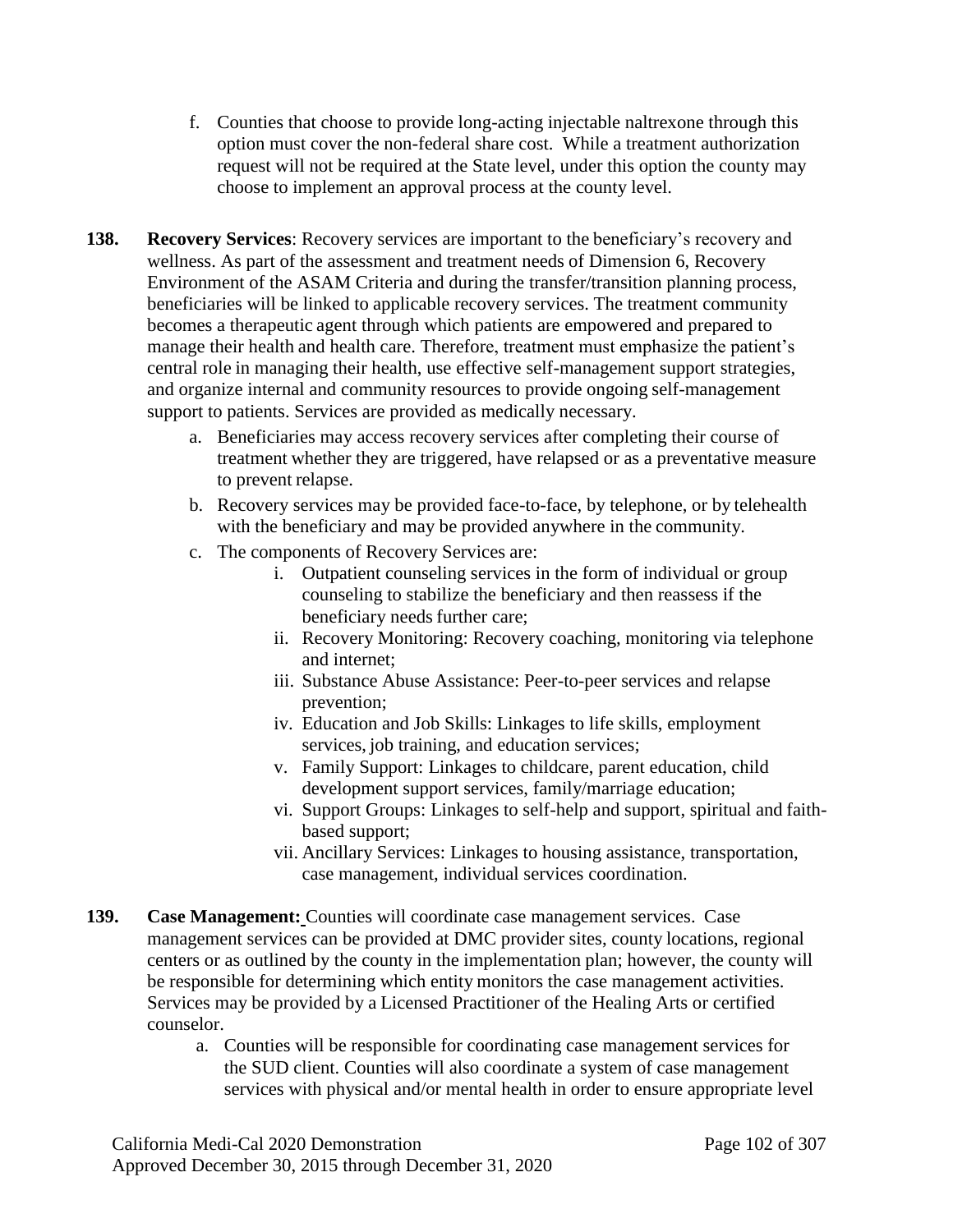of care.

- b. Case management services are defined as a service that assist a beneficiary to access needed medical, educational, social, prevocational, vocational, rehabilitative, or other community services. These services focus on coordination of SUD care, integration around primary care especially for beneficiaries with a chronic substance use disorder, and interaction with the criminal justice system, if needed.
- c. Case management services may be provided face-to-face, by telephone, or by telehealth with the beneficiary and may be provided anywhere in the community.
- d. Case management services include:
	- i. Comprehensive assessment and periodic reassessment of individual needs to determine the need for continuation of case management services;
	- ii. Transition to a higher or lower level SUD of care;
	- iii. Development and periodic revision of a client plan that includes service activities;
	- iv. Communication, coordination, referral and related activities;
	- v. Monitoring service delivery to ensure beneficiary access to service and the service delivery system;
	- vi. Monitoring the beneficiary's progress;
	- vii. Patient advocacy, linkages to physical and mental health care, transportation and retention in primary care services; and,
	- viii. Case management shall be consistent with and shall not violate confidentiality of alcohol or drug patients as set forth in 42 CFR Part 2, and California law.
- **140. Physician Consultation Services** include DMC physicians' consulting with addiction medicine physicians, addiction psychiatrists or clinical pharmacists. Physician consultation services are not with DMC-ODS beneficiaries; rather, they are designed to assist DMC physicians with seeking expert advice on designing treatment plans for specific DMC-ODS beneficiaries.
	- a. Physician consultation services are to support DMC providers with complex cases which may address medication selection, dosing, side effect management, adherence, drug-drug interactions, or level of care considerations.
	- b. Counties may contract with one or more physicians or pharmacists in order to provide consultation services. Physician consultation services can only be billed by and reimbursed to DMC providers.
- **141. Intersection with the Criminal Justice System:** Beneficiaries involved in the criminal justice system often are harder to treat for SUD. While research has shown that the criminal justice population can respond effectively to treatment services, the beneficiary may require more intensive services. Additional services for this population may include:
	- a. Eligibility: Counties recognize and educate staff and collaborative partners that Parole and Probation status is not a barrier to expanded Medi-Cal substance use disorder treatment services if the parolees and probationers are eligible. Currently incarcerated inmates are not eligible to receive FFP for DMC-ODS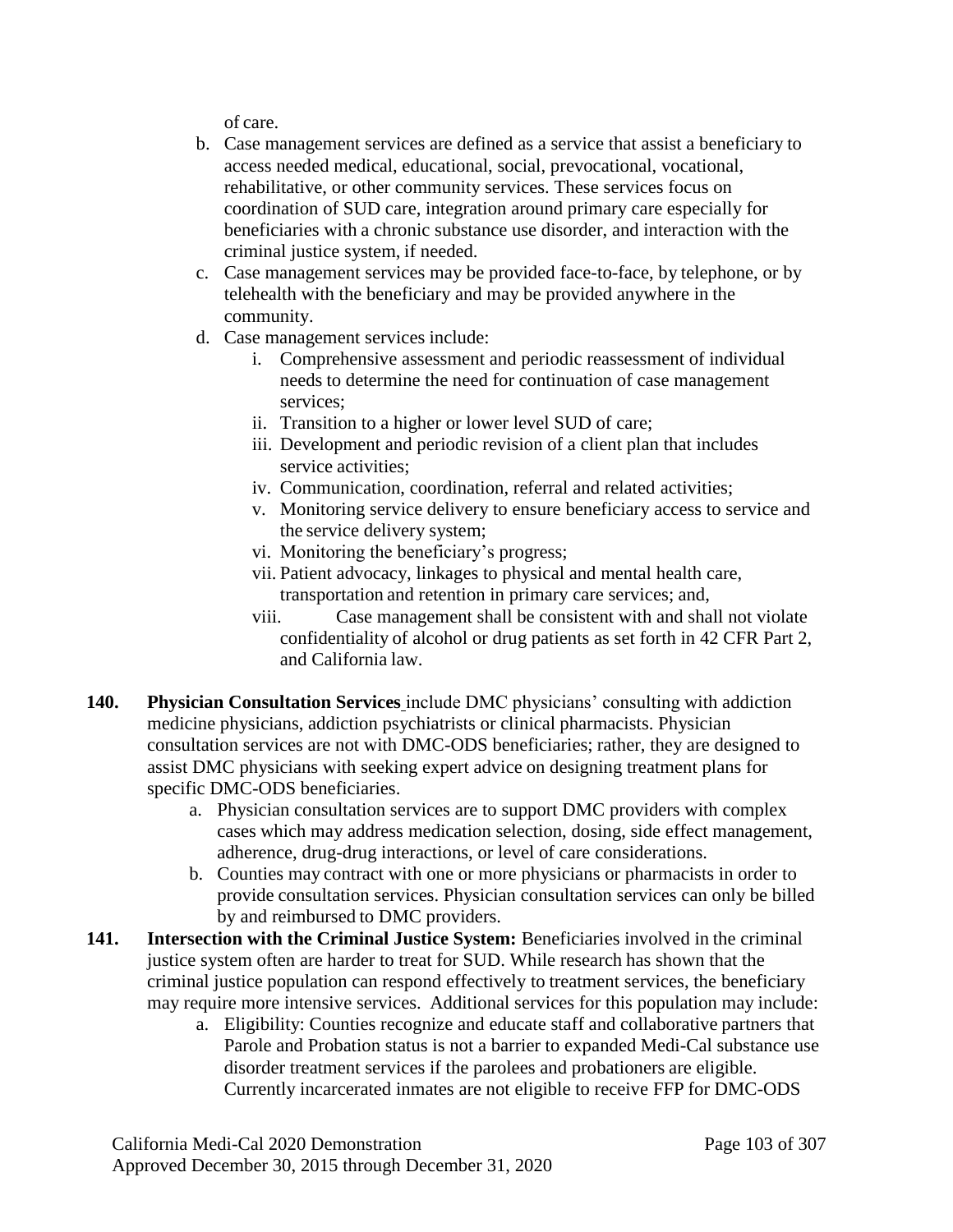services.

- b. Lengths of Stay: Counties may provide extended lengths of stay for withdrawal and residential services for criminal justice offenders if assessed for need (e.g. up to 6 months residential; 3 months FFP with a one-time 30-day extension if found to be medically necessary and if longer lengths are needed, other county identified funds can be used).
- c. Promising Practices: Counties utilize promising practices such as Drug Court services.

## **142. DMC-ODS Provider Specifications** The following requirements

will apply to DMC-ODS staff:

- a. Professional staff must be licensed, registered, certified, or recognized under California State scope of practice statutes. Professional staff shall provide services within their individual scope of practice and receive supervision required under their scope of practice laws. Licensed Practitioner of the Healing Arts includes: Physician, Nurse Practitioners, Physician Assistants, Registered Nurses, Registered Pharmacists, Licensed Clinical Psychologist (LCP), Licensed Clinical Social Worker (LCSW), Licensed Professional Clinical Counselor (LPCC), and Licensed Marriage and Family Therapist (LMFT) and licensed-eligible practitioners working under the supervision of licensed clinicians.
- b. Non-professional staff shall receive appropriate on-site orientation and training prior to performing assigned duties. Non-professional staff will be supervised by professional and/or administrative staff.
- c. Professional and non-professional staff are required to have appropriate experience and any necessary training at the time of hiring.
- d. Registered and certified alcohol and other drug counselors must adhere to all requirements in the California Code of Regulations, Title 9, Chapter 8.

## **143. Responsibilities of Counties for DMC-ODS Benefits**

The responsibilities of counties for the DMC-ODS benefit shall be consistent with each county's intergovernmental agreement with DHCS, and shall include that counties do the following.

- a. Selective Provider Contracting Requirements for Counties: Counties may choose the DMC providers to participate in the DMC-ODS. DMC certified providers that do not receive a county contract cannot receive a direct contract with the State in counties which opt into the Pilot. If a county does not participate in the Pilot or is removed from participation in the Pilot by the State, the county will continue to cover state plan services.
- b. Access: Each county must ensure that all required services covered under the DMC-ODS Pilot are available and accessible to enrollees of the DMC-ODS. NTP services are an important modality within the continuum of care. Counties are required to provide this service. Access to medically necessary NTP services cannot be denied for DMC-ODS eligible beneficiaries. Eligible DMC-ODS beneficiaries will receive medically necessary services at a DMC certified NTP provider. All DMC-ODS services, including Medi-Cal NTP services, shall be furnished with reasonable promptness in accordance with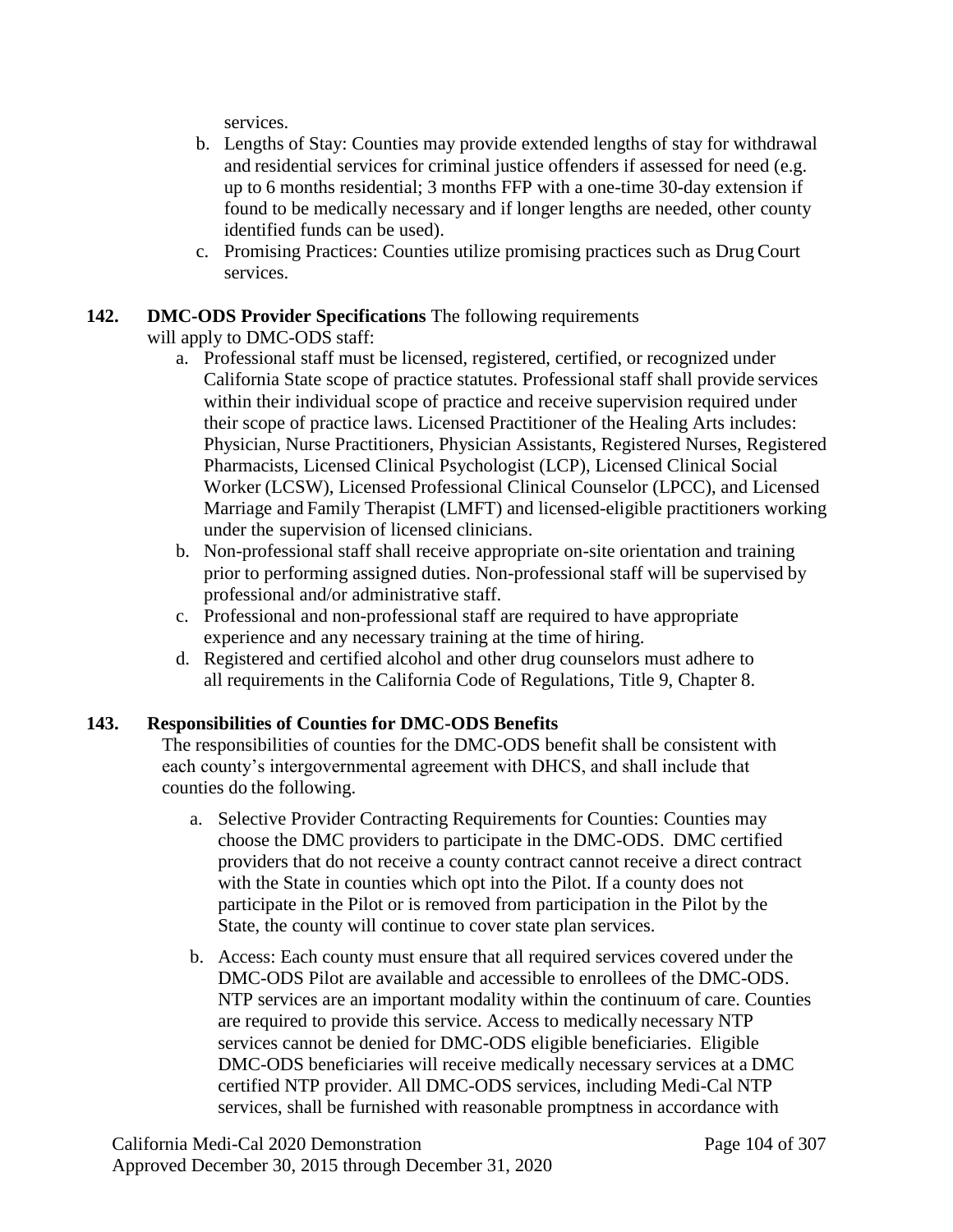federal Medicaid requirements and as specified in the county implementation plan and state/county intergovernmental agreement (managed care contracts per federal definition). Medical attention for emergency and crisis medical conditions must be provided immediately. If the DMC-ODS network is unable to provide services, the county must adequately and timely cover these services out-of-network for as long as the county is unable to provide them.

- c. All counties must ensure that beneficiaries who live in an opt-out county, but receive NTP services in an opt-in county do not experience a disruption of services. The opt-out county will claim state plan expenditures for the reimbursement made to the out-of-county NTP providers in accordance with the approved state plan methodology for services furnished to beneficiaries. No persons eligible for DMC-ODS services, including Medi-Cal funded NTP treatment services, will be placed on waiting lists for such services due to budgetary constraints.
- d. The DMC-ODS Pilot program is administered locally by each demonstration county and each county provides for, or arranges for, substance use disorder treatment for Medi-Cal beneficiaries. Access cannot be limited in any way when counties select providers. Access to State Plan services must remain at the current level or expand upon implementation of the Pilot. The county shall maintain and monitor a network of appropriate providers that is supported by contracts with subcontractors and that is sufficient to provide adequate access to all services covered under this Pilot. Access for this purpose is defined as timeliness to care as specified below. In establishing and monitoring the network, the county must consider the following:
	- i. Require its providers to meet Department standards for timely access to care and services as specified in the county implementation plan and state-county intergovernmental agreements (managed care contracts per federal definition). Medical attention for emergency and crisis medical conditions must be provided immediately.
	- ii. The anticipated number of Medi-Cal eligible clients.
	- iii. The expected utilization of services, taking into account the characteristics and substance use disorder needs of beneficiaries.
	- iv. The expected number and types of providers in terms of training and experience needed to meet expected utilization.
	- v. The number of network providers who are not accepting new beneficiaries.
	- vi. The geographic location of providers and their accessibility to beneficiaries, considering distance, travel time, means of transportation ordinarily used by Medi-Cal beneficiaries, and physical access for disable beneficiaries.
- **144. Medication Assisted Treatment Services**: Counties must describe in their implementation plan how they will guarantee access to medication assisted treatment

California Medi-Cal 2020 Demonstration Page 105 of 307 Approved December 30, 2015 through December 31, 2020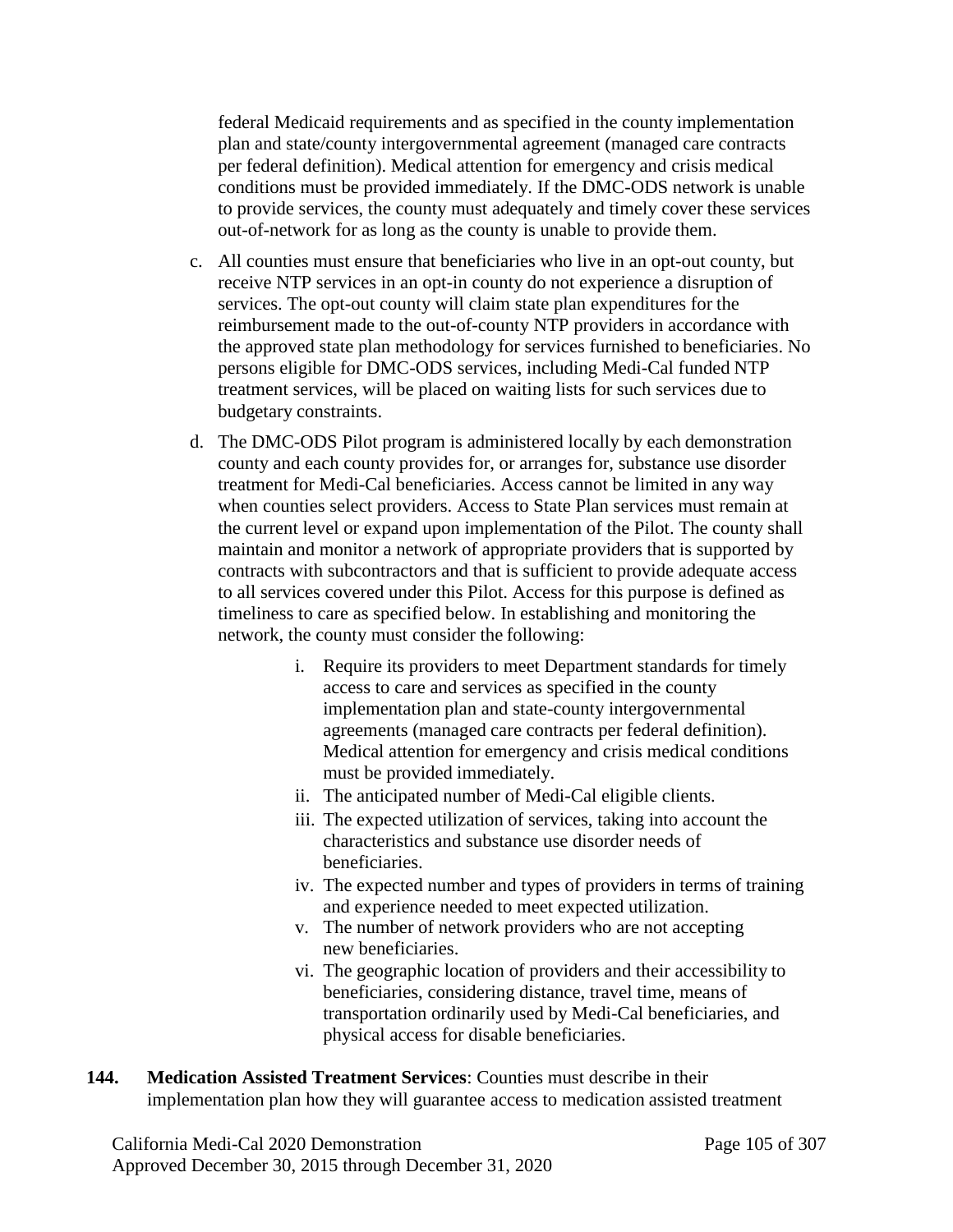services.

- a. Counties currently with inadequate access to medication assisted treatment services must describe in their implementation plan how they will provide the service modality.
- b. Counties are encouraged to increase medication assisted treatment services by exploring the use of the following interventions:
	- i. Extend NTP/OTP programs to remote locations using mobile units and contracted pharmacies which may have onsite counseling and urinalysis.
	- ii. Implement medication management protocols for alcohol dependence including naltrexone, disulfiram, and acamprosate. Alcohol maintenance medications may be dispensed onsite in NTPs/OTPs or prescribed by providers in outpatient programs.
	- iii. Provide ambulatory alcohol detoxification services in settings such as outpatient programs, NTPs/OTPs, and contracted pharmacies.
- c. Selection Criteria and Provider Contracting Requirements: In selecting providers to furnish services under this Pilot, counties must:
	- i. Must have written policies and procedures for selection and retention of providers that are in compliance with the terms and conditions of this amendment and applicable federal laws and regulations.
	- ii. Apply those policies and procedures equally to all providers regardless of public, private, for-profit or non-profit status, and without regard to whether a provider treats persons who require high-risk or specialized services.
	- iii. Must not discriminate against persons who require high-risk or specialized services.
	- iv. May contract with providers in another state where out-of-state care or treatment is rendered on an emergency basis or is otherwise in the best interests of the person under the circumstances.
	- v. Select only providers that have a license and/or certification issued by the state that is in good standing.
	- vi. Select only providers that, prior to the furnishing of services under this pilot, have enrolled with, or revalidated their current enrollment with, DHCS as a DMC provider under applicable federal and state regulations, have been screened in accordance with 42 CFR 455.450(c) as a "high" categorical risk prior to furnishing services under this pilot, have signed a Medicaid provider agreement with DHCS as required by 42 CFR 431.107, and have complied with the ownership and control disclosure requirements of 42 CFR 455.104. DHCS shall deny enrollment and DMC certification to any provider (as defined in Welfare & Institutions Code section 14043.1), or a person with ownership or control interest in the provider (as defined in 42 CFR 455.101),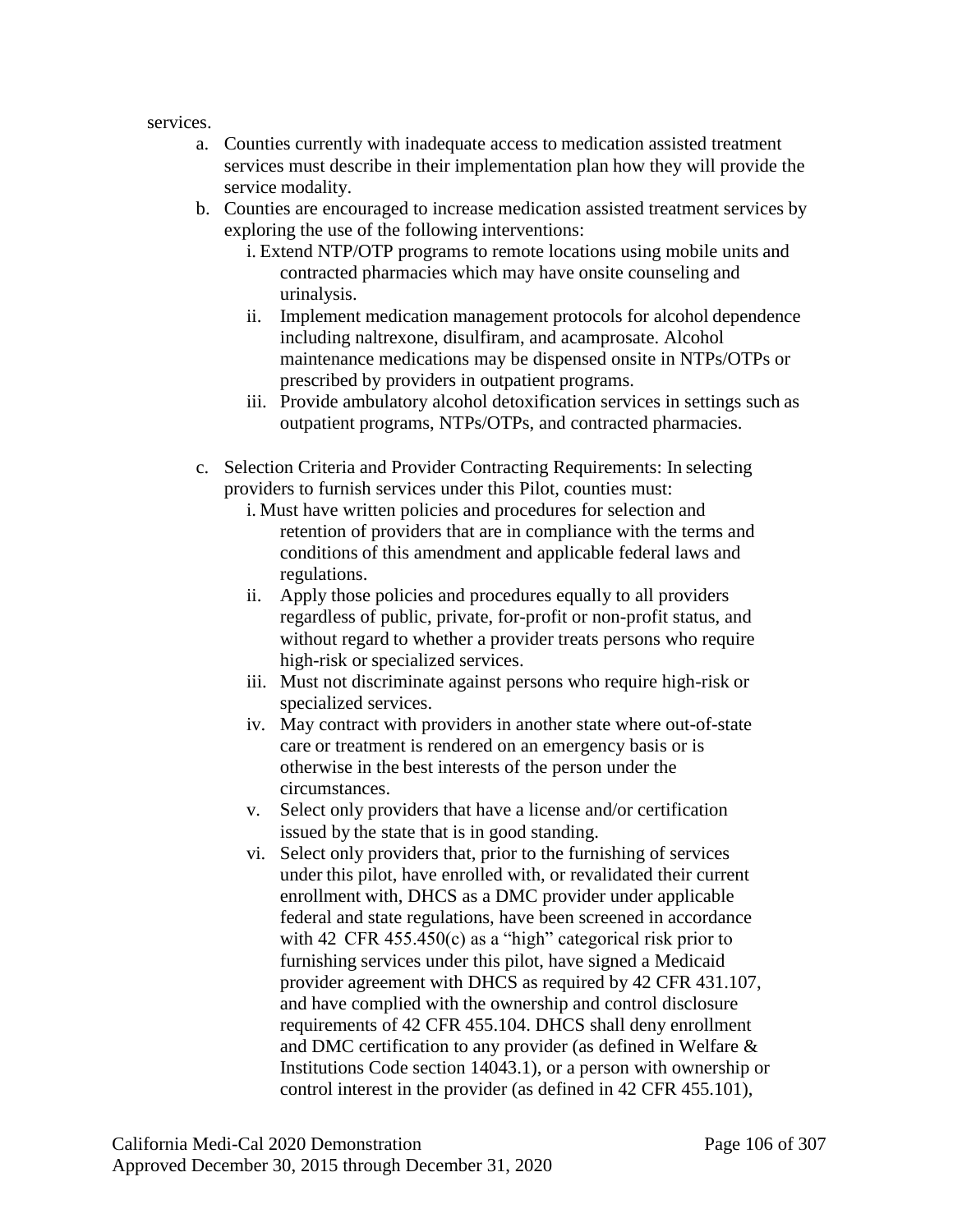that, at the time of application, is under investigation for fraud or abuse pursuant to Part 455 of Title 42 of the Code of Federal Regulations, unless DHCS determines that there is good cause not to deny enrollment upon the same bases enumerated in 42 CFR 455.23(e) If a provider is under investigation for fraud or abuse, that provider shall be subject to temporary suspension pursuant to Welfare & Institutions Code section 14043.36. Upon receipt of a credible allegation of fraud, a provider shall be subject to a payment suspension pursuant to Welfare & Institutions Code section 14107.11 and DHCS may thereafter collect any overpayment identified through an audit or examination. During the time a provider is subject to a temporary suspension pursuant to Welfare & Institutions Code section 14043.36, the provider, or a person with ownership or control interest in the provider (as defined in 42 CFR 455.101), may not receive reimbursement for services provided to a DMC-ODS beneficiary. A provider, shall be subject to suspension pursuant to Welfare and Institutions Code section 14043.61 if claims for payment are submitted for services provided to a Medi-Cal beneficiary by an individual or entity that is ineligible to participate in the Medi-Cal program. A provider will be subject to termination of provisional provider status pursuant to Welfare and Institutions Code section 14043.27 if the provider has a debt due and owing to any government entity that relates to any federal or state health care program, and has not been excused by legal process from fulfilling the obligation. Only providers newly enrolling or revalidating their current enrollment on or after January 1, 2015 would be required to undergo fingerprint- based background checks required under 42 CFR 455.434.

- vii. Select only providers that have a Medical Director who, prior to the delivery of services under this pilot, has enrolled with DHCS under applicable state regulations, has been screened in accordance with 42 CFR 455.450(a) as a "limited" categorical risk within a year prior to serving as a Medical Director under this pilot, and has signed a Medicaid provider agreement with DHCS as required by 42 CFR 431.107.
- viii. Counties may contract individually with licensed LPHAs to provide services in the network.
- ix. Must not discriminate in the selection, reimbursement, or indemnification of any provider who is acting within the scope of their certification.
- x. Must enter into contracts with providers that they have selected to furnish services under this pilot program. All contracts with providers must include the following provider requirements:
	- A. Services furnished to beneficiaries by the provider under this amendment are safe, effective, patient-centered, timely,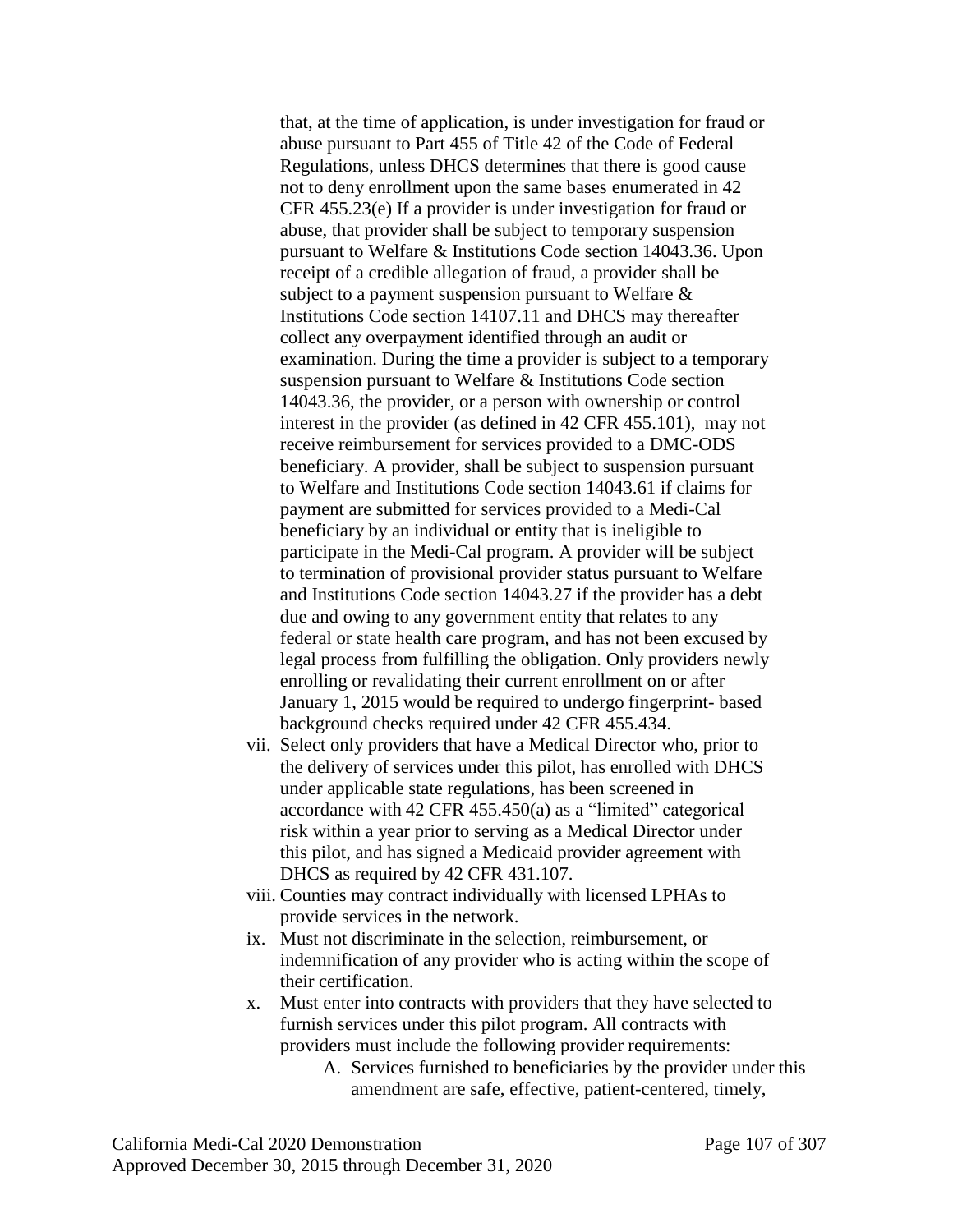culturally competent, efficient and equitable, as defined by the Institute of Medicine;

- B. Possess the necessary license and/or certification;
- C. Maintain a safe facility by adhering to the state licensing and certification regulations;
- D. Maintain client records in a manner that meets state and federal standards;
- E. Shall meet the established ASAM criteria for each level of residential care they provide and receive an ASAM Designation, for residential services only, prior to providing Pilot services;
- F. Be trained in the ASAM Criteria prior to providing services;
- G. Meet quality assurance standards and any additional standards established by the county or other evaluation process; and
- H. Provide for the appropriate supervision of staff.
- xi. If a county elects to contract with a managed care plan to furnish services under this pilot, the contract must ensure that any provider furnishing services under this pilot on behalf of the managed care plan meets all of the requirements that apply to a provider (and any Medical Director) that is selected by a county under this section to furnish services under this Pilot.
- **145. Contract Denial:** Counties shall serve providers that apply to be a contract provider but are not selected a written decision including the basis for the denial.
	- a. County Protest: Any solicitation document utilized by counties for the selection of DMC providers must include a protest provision.
		- i.Counties shall have a protest procedure for providers that are not awarded a contract.
		- ii. The protest procedure shall include requirements outlined in the State/County contract.
		- iii. Providers that submit a bid to be a contract provider, but are not selected, must exhaust the county's protest procedure if a provider wishes to challenge the denial to the Department of Health Care Services (DHCS). If the county does not render a decision within 30 calendar days after the protest was filed with the county, the protest shall be deemed denied and the provider may appeal the failure to DHCS.
		- b. DHCS Appeal Process: A provider may appeal to DHCS as outlined in Attachment Y.
- **146. Authorization:** Counties must provide prior authorization for residential services within 24 hours of the prior authorization request being submitted by the provider. Counties will review the DSM and ASAM Criteria to ensure that the beneficiary meets the requirements for the service. Counties shall have written policies and procedures for processing requests for initial and continuing authorization of services. Counties are to have a mechanism in place to ensure that there is consistent application of review criteria for authorization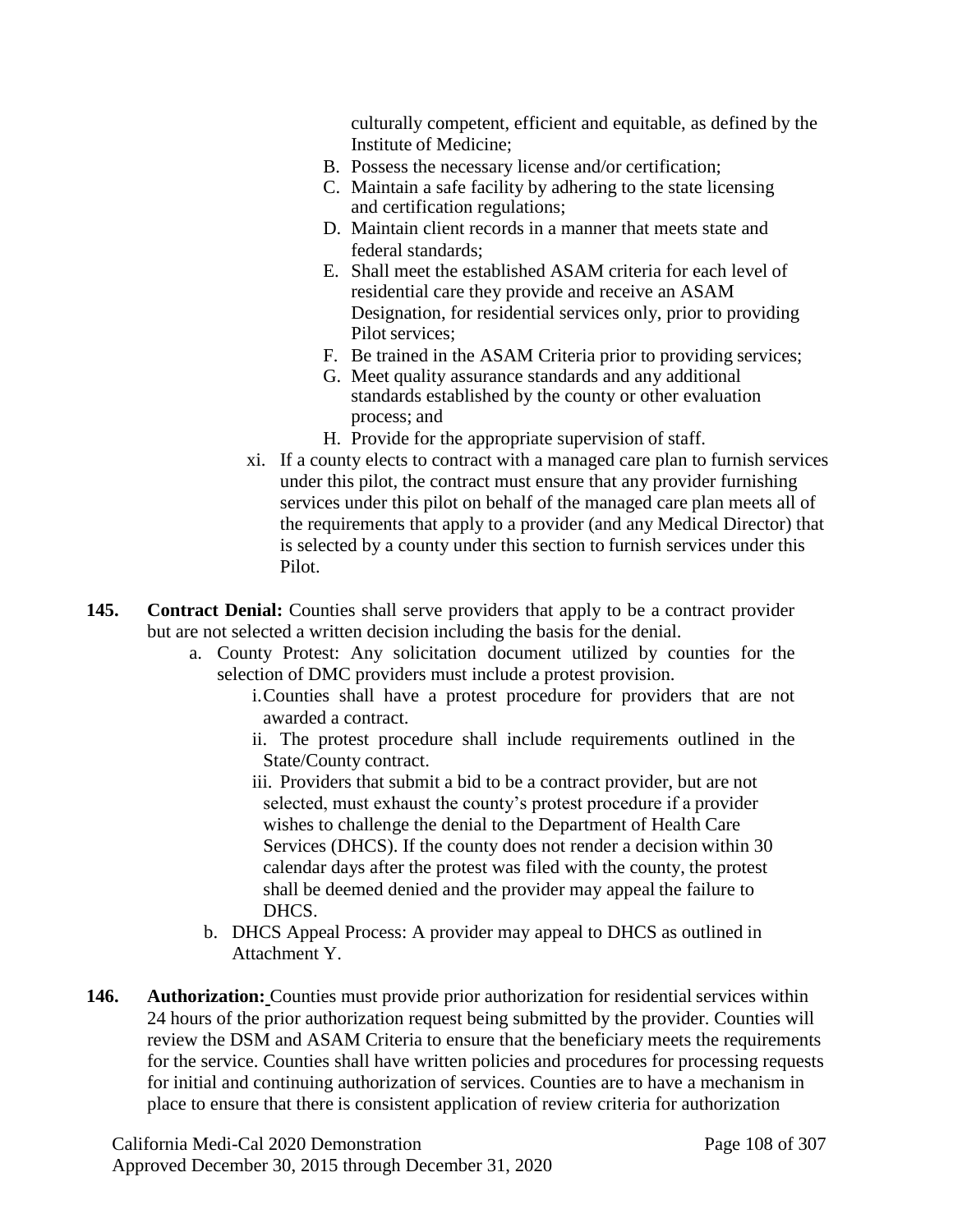decisions and shall consult with the requesting provider when appropriate. Counties are to meet the established timelines for decisions for service authorization. Counties are required to track the number, percentage of denied and timeliness of requests for authorization for all DMC-ODS services that are submitted, processed, approved and denied. This prior authorization for residential services is compliant with the Medicaidapplicable parity requirements established by the Mental Health Parity and Addiction Equity Act. Non-residential services shall not require prior authorization.

- a. County Implementation Plan: Counties must submit to the State a plan on their implementation of DMC-ODS. The State will provide the template for the implementation plan, which is included here as Attachment Z. Counties cannot commence services without an implementation plan approved by the state and CMS. Counties must also have an executed State/County intergovernmental agreement (managed care contract per federal definition) with the county Board of Supervisors and approved by CMS. County implementation plans must ensure that providers are appropriately certified for the services contracted, implementing at least two evidenced based practices, trained in ASAM Criteria, and participating in efforts to promote culturally competent service delivery.
- b. One ASAM level of Residential Treatment Services is required for approval of a county implementation plan in the first year. The county implementation plan must demonstrate ASAM levels of Residential Treatment Services (Levels 3.1- 3.5) within three years of CMS approval of the county implementation plan and statecounty intergovernmental agreement (managed care contract per federal definition). The county implementation plan must describe coordination for ASAM Levels 3.7 and 4.0.
- c. Upon CMS approval of the implementation plan and an executed contract, counties will be able to bill prospectively for services provided through this Pilot.
- d. Below is a summary of the requirements that must be submitted with the county implementation plan:

Care coordination strategy

- MOU with managed care plan
- DMC transitions, especially aftercare and recovery supports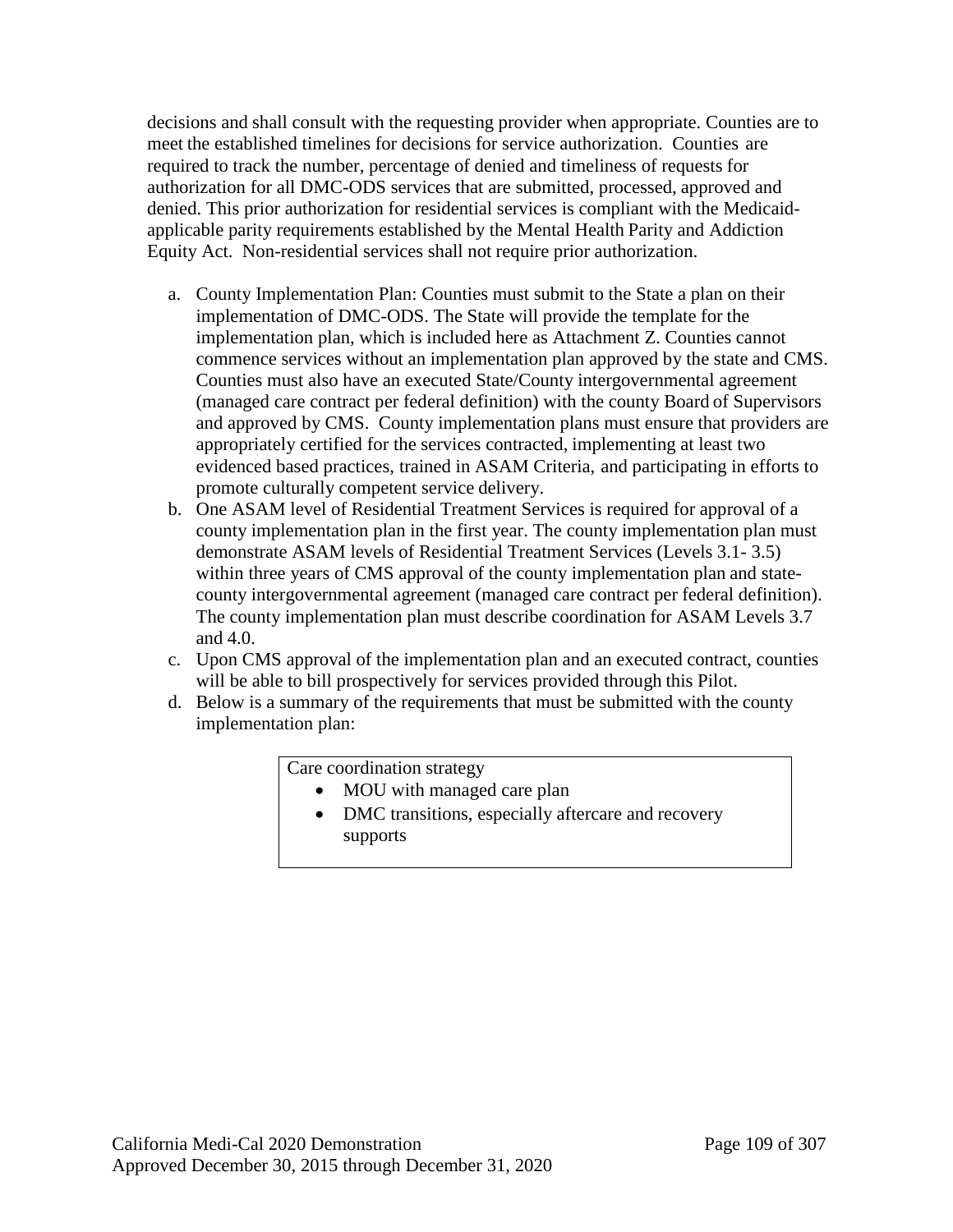Service descriptions

- Withdrawal Management
- Outpatient
- Intensive Outpatient
- NTP/OTP
- Additional MAT
- Residential
- Recovery Services
- Case Management
- Physician Consultation
- Two evidence-based practices
- Any optional services (including partial hospitalization)

Provider network development plan

- By service
- With timeline pegged to specified timeliness standard
- Network adequacy requirements (will vary by county)

Phase-in description for a one-year provisional period\*

- By service
- With timeline and deliverables pegged to timeliness measure

\*Only applies to counties unable to meet all mandatory requirements.

- **147. Provisional Option:** For counties that are unable to comply fully with the mandatory requirements upon implementation of this Pilot, at the time of approval by DHCS and CMS, there exists the option for a one-year provisional period. A one year-provisional option will provide counties the opportunity to participate in the DMC-ODS Pilot while taking the necessary steps to build system capacity, provide training, ensure appropriate care coordination, and implement a full network of providers as described in the Pilot.
	- a. In order to apply for the one-year provisional option, a county must include with their implementation plan a strategy for coming into full compliance with the terms of this Pilot. Specifically, each county must describe the steps it will take to provide all required DMC-ODS services that it cannot provide upon initial DMC-ODS implementation. The county will assure that all DMC-ODS services will be available to beneficiaries (whether the services are provided in-network, out-of-network, or using telehealth) while meeting the timeliness requirement during the course of the one-year probation option.
	- b. At least sixty (60) days prior to the expiration of the one-year provisional period, counties must resubmit their revised implementation plans for renewal. The plans will describe how the county has implemented the requirements which they originally could not provide. DHCS and CMS will review the revised implementation plans, in conjunction with the state and county monitoring reports as described in Sections 5 and 6 of this amendment, to assess if the county is progressing towards complying fully with the terms of this Pilot. If a county originally awarded a one-year provisional option is able to fully comply with the terms of this Pilot upon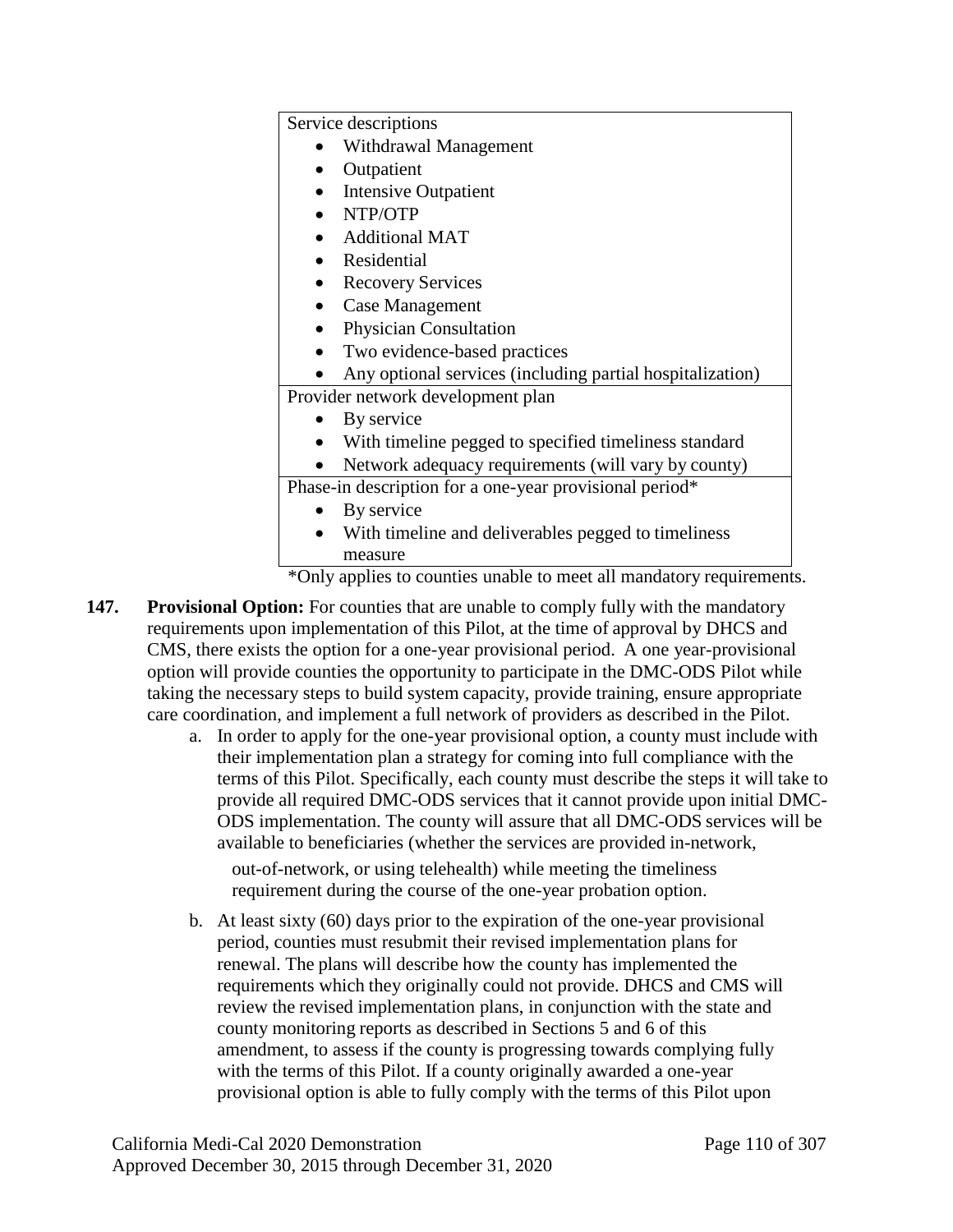renewal, they will be eligible to receive approval to participate in the remainder of the Pilot. If a county originally awarded a one- year provisional option is not able to fully comply with the terms of this Pilot, DHCS and CMS may approve a renewal pursuant to a Corrective Action Plan (CAP). The CAP will describe how the county will continue to implement its phase-in approach pursuant to its implementation plan, and will assure that all DMC-ODS services are available to beneficiaries in the interim (whether the services are provided are in-network, out-of-network, or using telehealth) within the timeliness requirement.

- **148. State-County Intergovernmental Agreement (Managed Care Contract per federal definition):** DHCS will require a State-County intergovernmental agreement (managed care contract per federal definition) to be signed between the state and the county in optin counties, subject to CMS approval. The intergovernmental agreement will provide further detailed requirements including but not limited to access, monitoring, appeals and other provisions. Access standards and timeliness requirements that are specified and described in the county implementation plans will be referenced in the state/county intergovernmental agreements (managed care contract per federal definition). CMS will review and approve the State-County intergovernmental agreement (managed care contract per federal definition) to ensure that the DMC-ODS program is operated in a manner that reduces the risk of fraud and abuse to the maximum extent feasible.
- **149. Coordination with DMC-ODS Providers:** Counties will include the following provider requirements within their contracts with the providers.
	- a. Culturally Competent Services: Providers are responsible to provide culturally competent services. Providers must ensure that their policies, procedures, and practices are consistent with the principles outlined and are embedded in the organizational structure, as well as being upheld in day-to- day operations. Translation services must be available for beneficiaries, as needed.
	- b. Medication Assisted Treatment: Providers will have procedures for linkage/integration for beneficiaries requiring medication assisted treatment. Provider staff will regularly communicate with physicians of clients who are prescribed these medications unless the client refuses to consent to sign a 42 CFR part 2 compliant release of information for this purpose.
	- c. Evidenced Based Practices: Providers will implement at least two of the following evidenced based treatment practices (EBPs) based on the timeline established in the county implementation plan. The two EBPs are per provider per service modality. Counties will ensure the providers have implemented EBPs. The State will monitor the implementation of EBP's during reviews. The required EBP include:

i.Motivational Interviewing: A client-centered, empathic, but directive counseling strategy designed to explore and reduce a person's ambivalence toward treatment. This approach frequently includes other problem solving or solution-focused strategies that build on clients' past successes.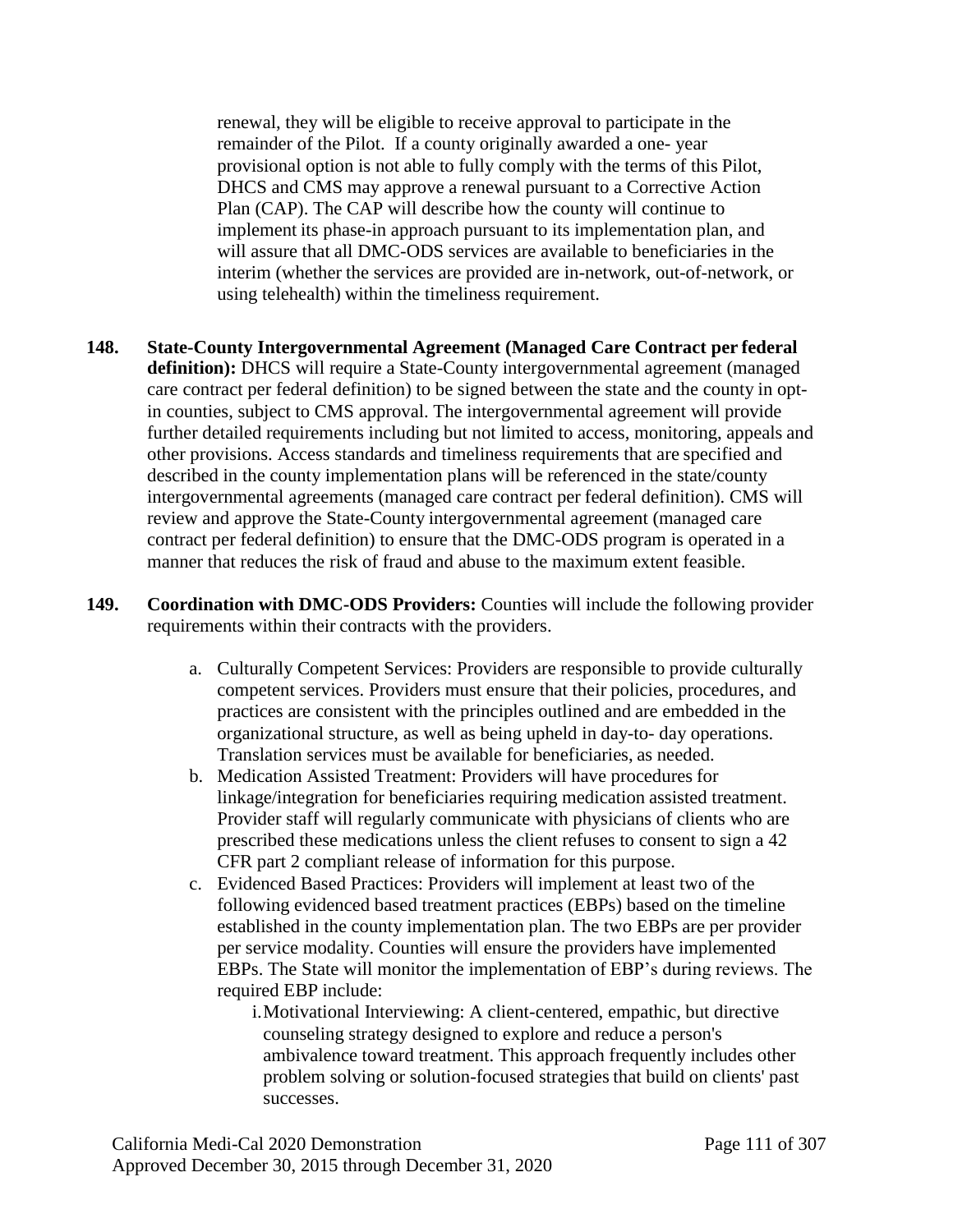- ii. Cognitive-Behavioral Therapy: Based on the theory that most emotional and behavioral reactions are learned and that new ways of reacting and behaving can be learned.
- iii. Relapse Prevention: A behavioral self-control program that teaches individuals with substance addiction how to anticipate and cope with the potential for relapse. Relapse prevention can be used as a stand-alone substance use treatment program or as an aftercare program to sustain gains achieved during initial substance use treatment.
- iv. Trauma-Informed Treatment: Services must take into account an understanding of trauma, and place priority on trauma survivors' safety, choice and control.
- v. Psycho-Education: Psycho-educational groups are designed to educate clients about substance abuse, and related behaviors and consequences. Psycho-educational groups provide information designed to have a direct application to clients' lives; to instill self- awareness, suggest options for growth and change, identify community resources that can assist clients in recovery, develop an understanding of the process of recovery, and prompt people using substances to take action on their own behalf.
- **150. Beneficiary Access Number**: All counties shall have a 24/7 toll free number for prospective beneficiaries to call to access DMC-ODS services. Oral interpretation services must be made available for beneficiaries, as needed.
- **151. Beneficiary Informing**: Upon first contact with a beneficiary or referral, counties shall inform beneficiaries about the amount, duration and scope of services under this waiver in sufficient detail to ensure that the beneficiaries understand the benefits to which they are entitled.
- **152. Care Coordination:** Counties' implementation plans and state/county contracts (managed care contracts per federal definition) will describe their care coordination plan for achieving seamless transitions of care. Counties are responsible for developing a structured approach to care coordination to ensure that beneficiaries successfully transition between levels of SUD care (i.e. withdrawal management, residential, outpatient) without disruptions to services. In addition to specifying how beneficiaries will transition across levels of acute and short-term SUD care without gaps in treatment, the county will describe in the implementation plan and state/county intergovernmental agreement (managed care contracts per federal definition) how beneficiaries will access recovery supports and services immediately after discharge or upon completion of an acute care stay, with the goal of sustained engagement and long-term retention in SUD and behavioral health treatment.
	- a. The county implementation plan and state/county intergovernmental agreement (managed care contract per federal definition) will indicate whether their care transitions approach will be achieved exclusively through case management services or through other methods. The county implementation plan and state/county intergovernmental agreement (managed care contract per federal definition) will indicate which beneficiaries receiving SUD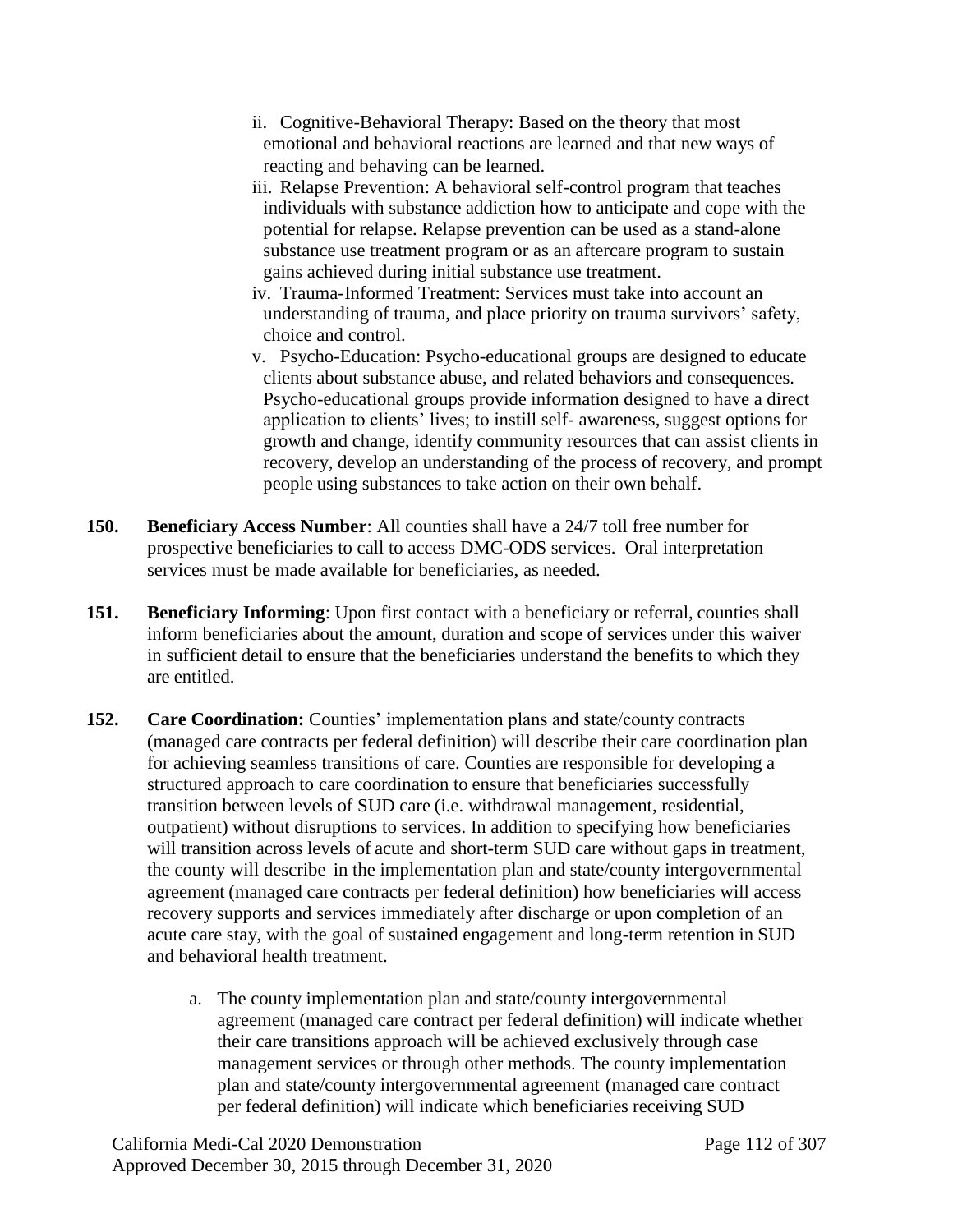services will receive care coordination.

- b. The participating county shall enter into a memorandum of understanding (MOU) with any Medi-Cal managed care plan that enrolls beneficiaries served by the DMC-ODS. This requirement can be met through an amendment to the Specialty Mental Health Managed Care Plan MOU. The components of the MOUs governing the interaction between the counties and managed care plans related to substance use disorder will be included as part of the counties' implementation plan. If upon submission of an implementation plan, the managed care plan(s) has not signed the MOU(s), the county may explain to the State the efforts undertaken to have the MOU(s) signed and the expected timeline for receipt of the signed MOU(s). Any MOU shall be consistent with the confidentiality provisions of 42 CFR Part 2.
- c. The following elements in the MOU should be implemented at the point of care to ensure clinical integration between DMC-ODS and managed care providers:
	- i. Comprehensive substance use, physical, and mental health screening, including ASAM Level 0.5 SBIRT services;
	- ii. Beneficiary engagement and participation in an integrated care program as needed;
	- iii. Shared development of care plans by the beneficiary, caregivers and all providers;
	- iv. Collaborative treatment planning with managed care;
	- v. Delineation of case management responsibilities;
	- vi. A process for resolving disputes between the county and the Medi-Cal managed care plan that includes a means for beneficiaries to receive medically necessary services while the dispute is being resolved;
	- vii. Availability of clinical consultation, including consultation on medications;
	- viii. Care coordination and effective communication among providers including procedures for exchanges of medical information;
	- ix. Navigation support for patients and caregivers; and
	- x. Facilitation and tracking of referrals between systems including bidirectional referral protocols.
- **153. Integration with Primary Care:** DHCS is committed to participate in the Medicaid Innovation Accelerator Program initiative for substance use disorder, specifically in the Targeted Learning Opportunity topics on primary care and SUD integration.

DHCS is embarking on a strategy to integrate physical and behavioral health care services delivered to beneficiaries in order to improve health outcomes for beneficiaries with SUD and reduce costs in the Medi-Cal program. DHCS will explore options for identifying the best integration strategy upon approval of this waiver amendment and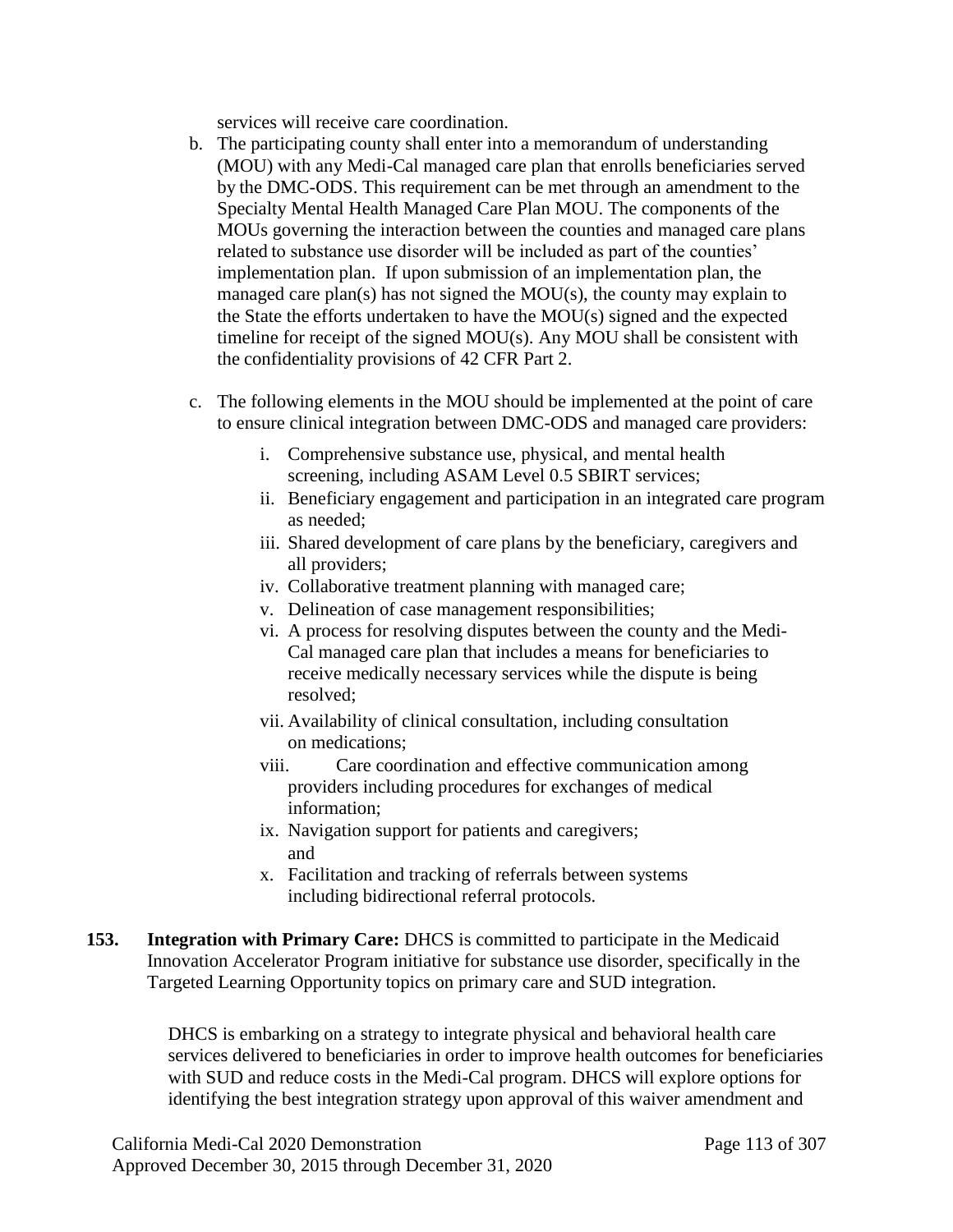will commit to specifying an integration approach by April 1, 2016. DHCS will produce a concept design for an integrated care model by October 1, 2016, with the goal of implementing physical and behavioral health integration by April 1, 2017.

- **154. ASAM Designation for Residential Providers**: In order to enroll in Medi-Cal and bill for services under the auspices of this waiver, all residential providers must be designated to have met the ASAM requirements described in STC 144. DHCS will develop a designation program by July 1, 2015 to certify that all providers of Adult and Adolescent Level 3.1-3.5 Residential/Inpatient Services are capable of delivering care consistent with ASAM criteria. As part of this designation program, DHCS will use an existing tool or develop a tool that includes the elements that define each sublevel of Level 3 services for Levels 3.1- 3.5, develop standard program audit materials and protocols, and implement the ASAM designation program. The timeline for this designation program is outlined in an attachment and will be technically amended after the program has been developed.
- **155. Services for Adolescents and Youth**: At a minimum, assessment and services for adolescents will follow the ASAM adolescent treatment criteria. In addition, the state will identify recovery services geared towards adolescents, such as those described in the January 26, 2015 CMS Informational Bulletin "Coverage for Behavioral Health Services for Youth with Substance Use Disorder".

# **156. DMC-ODS State Oversight, Monitoring, and Reporting**.

- a. Monitoring Plan: The State shall maintain a plan for oversight and monitoring of DMC- ODS providers and counties to ensure compliance and corrective action with standards, access, and delivery of quality care and services. The state/county intergovernmental agreement (managed care contracts per federal definition) will require counties to monitor providers at least once per year, and the state to monitor the counties at least once per year through the External Quality Review Organizations (EQRO). If significant deficiencies or significant evidence of noncompliance with the terms of this waiver, the county implementation plan or the state/county intergovernmental agreement are found in a county, DHCS will engage the county to determine if there challenges that can be addressed with facilitation and technical assistance. If the county remains noncompliant, the county must submit a corrective action plan (CAP) to DHCS. The CAP must detail how and when the county will remedy the issue(s). DHCS may remove the county from participating in the Pilot if the CAP is not promptly implemented.
- b. Timely Access. The state must ensure that demonstration counties comply with network adequacy and access requirements, including that services are delivered in a culturally competent manner that is sufficient to provide access to covered services to Medi-Cal population. Providers must meet standards for timely access to care and services, considering the urgency of the service needed. Access standards and timeliness requirements that are specified and described in the county implementation plans will be referenced in the state/county intergovernmental agreements (managed care contract per federal definition). Medical attention for emergency and crisis medical conditions must be provided immediately.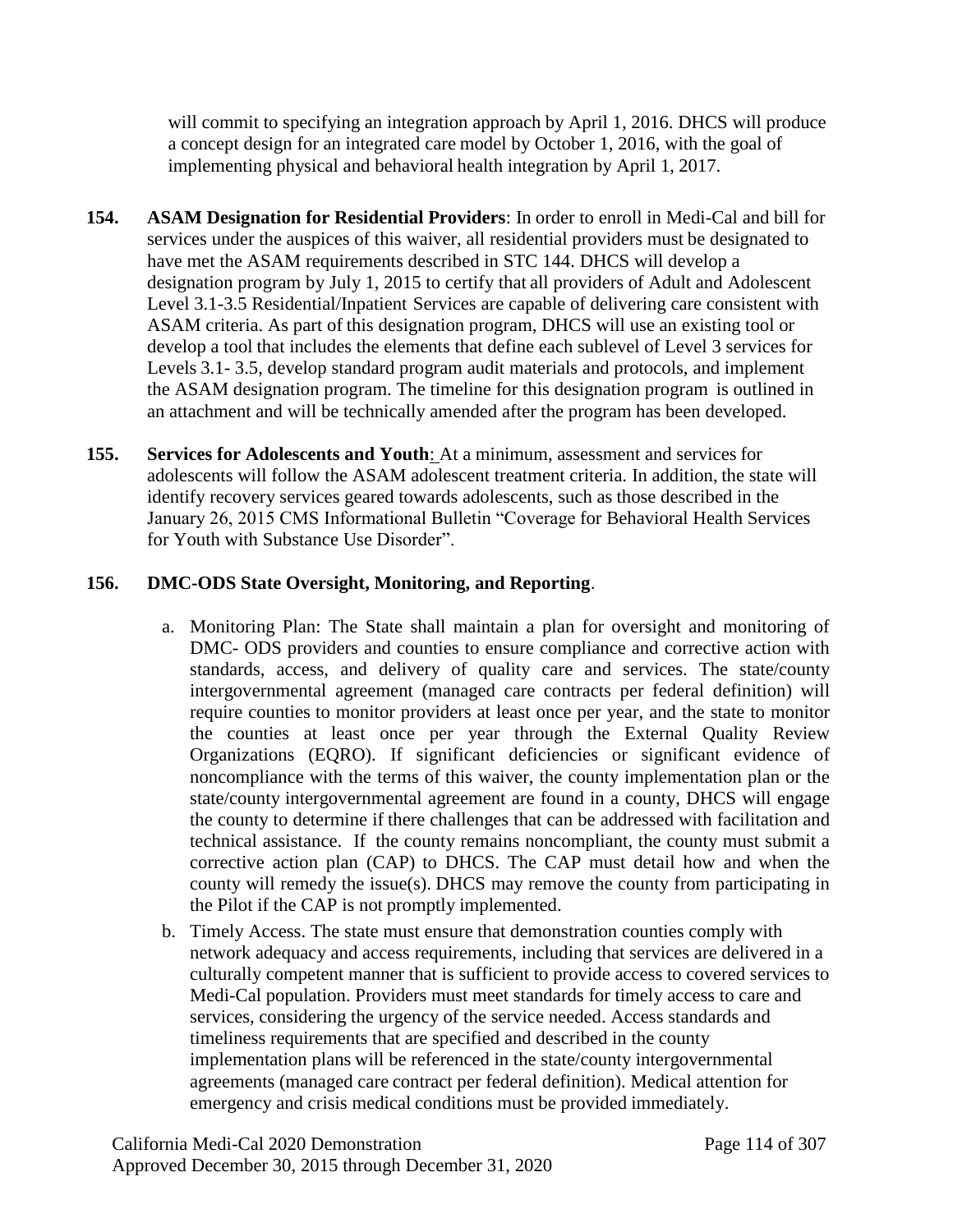c. Program Integrity*.* The State has taken action to ensure the integrity of oversight processes and will continue to closely monitor for any wrongdoing that impacts the DMC-ODS. The State will continue to direct investigative staff, including trained auditors, nurse evaluators and peace officers to continue to discover and eliminate complex scams aimed at profiting from Medi-Cal. Efforts include extensive mining and analyzing of data to identify suspicious Drug Medi-Cal providers; designating DMC providers as "high" risk which requires additional onsite visits, fingerprinting and background checks (except for county providers); and regulations that strengthen DMC program integrity by clarifying the requirements and responsibilities of DMC providers, DMC Medical Directors, and other provider personnel. In conducting site visits of providers seeking to furnish services under this Pilot, the State shall conduct a site visit monitoring review of every site through which the provider furnishes such services. In addition, providers that have not billed DMC in the last 12 months have been and will continue to be decertified. Counties are required to select and contract with providers according to the requirements specified in section  $4(iv)$  of this amendment

The State will ensure that the counties are providing the required services in the DMC- ODS, including but not limited to the proper application of the ASAM Criteria, through the initial approval in the county implementation plan and through the ongoing county monitoring. The State will conduct a state monitoring review for residential facilities to provide an ASAM designation prior to facilities providing Pilot services. This review will ensure that the facility meets the requirements to operate at the designated ASAM level (as explained in 4(k)).

- d. Reporting of Activity: The State will report activity consistent with the Quarterly and Annual Progress Reports as set forth in this Waiver, Section IV, General Reporting Requirements. Such oversight, monitoring and reporting shall include all of the following:
	- i. Enrollment information to include the number of DMC-ODS beneficiaries served in the DMC-ODS program.
	- ii. Summary of operational, policy development, issues, complaints, grievances and appeals. The State will also include any trends discovered, the resolution of complaints and any actions taken or to be taken to prevent such issues, as appropriate.
	- iii. Number of days to first DMC-ODS service at appropriate level of care after referral
	- iv. Existence of a 24/7 telephone access line with prevalent non-English language(s)
	- v. Access to DMC-ODS services with translation services in the prevalent non- English language(s)
	- vi. Number, percentage and time period of authorization requests approved or denied
- e. Triennial Reviews: During the triennial reviews, the State will review the status of the Quality Improvement Plan and the county monitoring activities. This review will include the counties service delivery system, beneficiary protections, access to services, authorization for services, compliance with regulatory and contractual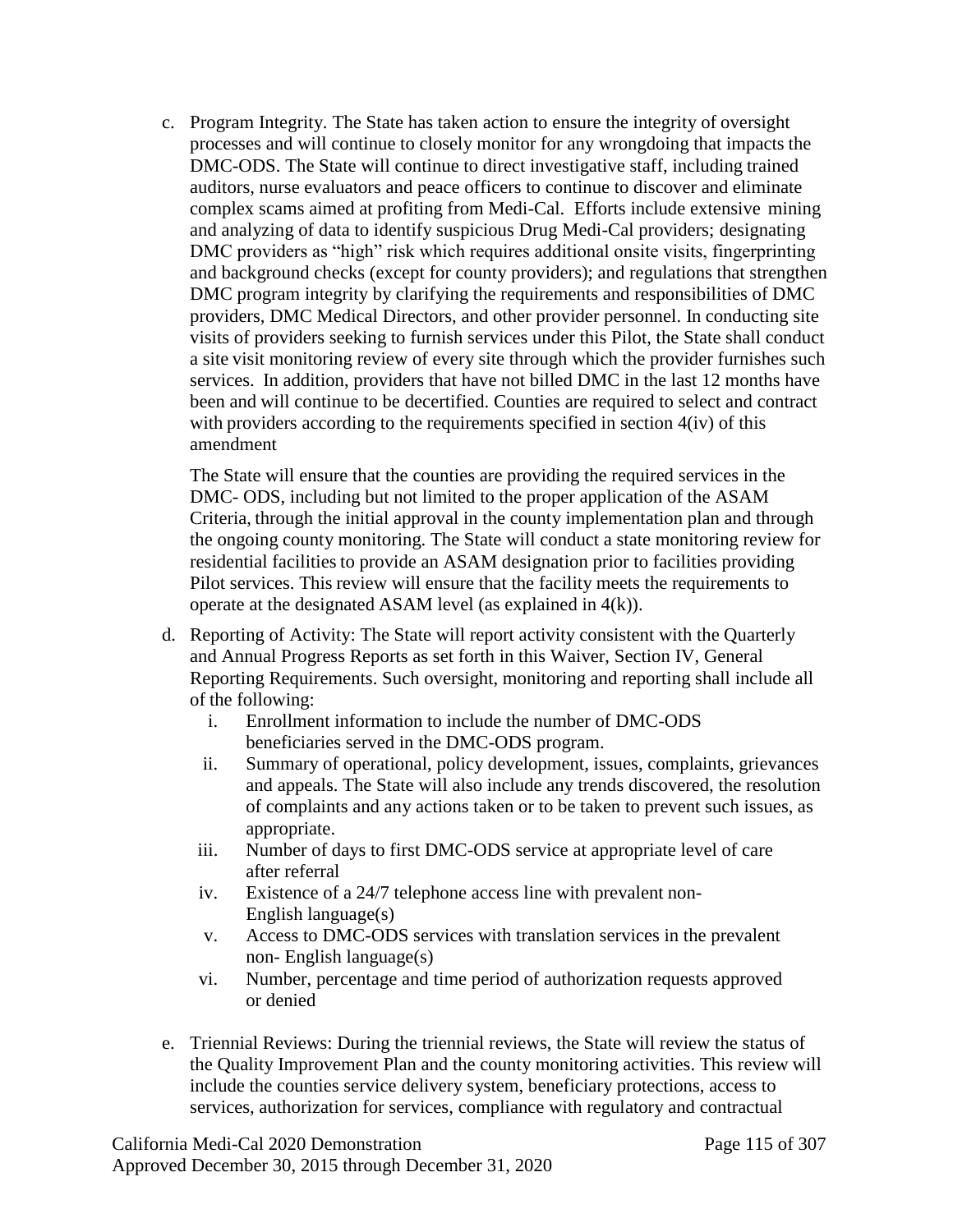requirements of the waiver, and a beneficiary records review. This triennial review will provide the State with information as to whether the counties are complying with their responsibility to monitor their service delivery capacity. The counties will receive a final report summarizing the findings of the triennial review and if out of compliance, the county must submit a plan of correction (POC) within 60 days of receipt of the final report. The State will follow-up with the POC to ensure compliance.

- **157. DMC-ODS County Oversight, Monitoring and Reporting**. The intergovernmental agreement with the state and counties that opt into the waiver must require counties to have a Quality Improvement Plan that includes the county's plan to monitor the service delivery, capacity as evidenced by a description of the current number, types and geographic distribution of substance use disorder services. For counties that have an integrated mental health and substance use disorders department, this Quality Improvement Plan may be combined with the Mental Health Plan (MHP) Quality Improvement Plan.
	- a. The county shall have a Quality Improvement committee to review the quality of substance use disorders services provided to the beneficiary. For counties with an integrated mental health and substance use disorders department, the county may use the same committee with SUD participation as required in the MHP contract.
	- b. The QI committee shall recommend policy decisions; review and evaluate the results of QI activities; institute needed QI actions, ensure follow-up of QI process and document QI committee minutes regarding decisions and actions taken. The monitoring of accessibility of services outlined in the Quality Improvement Plan will at a minimum include:
		- i. Timeliness of first initial contact to face-to-face appointment
		- ii. Timeliness of services of the first dose of NTP services
		- iii. Access to after-hours care
		- iv. Responsiveness of the beneficiary access line
		- v. Strategies to reduce avoidable hospitalizations
		- vi. Coordination of physical and mental health services with waiver services at the provider level
		- vii. Assessment of the beneficiaries' experiences
		- viii. Telephone access line and services in the prevalent non-English languages.
	- c. Each county's QI Committee should review the following data at a minimum on a quarterly basis since external quality review (EQR) site reviews will begin after county implementation. These data elements will be incorporated into the EQRO protocol.
		- i. Number of days to first DMC-ODS service at appropriate level of care after referral
		- ii. Existence of a 24/7 telephone access line with prevalent non-English language(s)
		- iii. Access to DMC-ODS services with translation services in the prevalent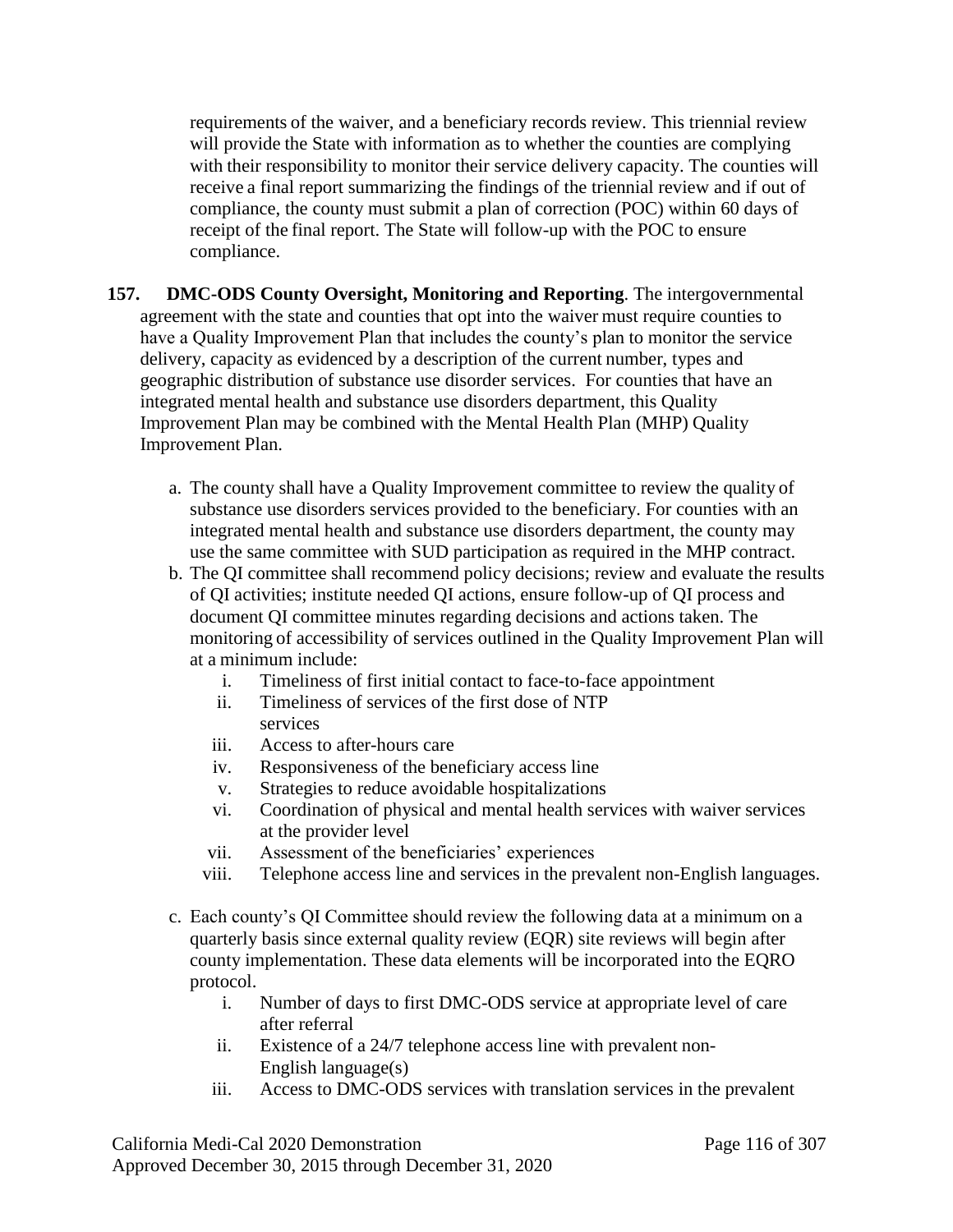non- English language(s)

- iv. Number, percentage of denied and time period of authorization requests approved or denied
- d. Counties will have a Utilization Management (UM) Program assuring that beneficiaries have appropriate access to substance use disorder services; medical necessity has been established and the beneficiary is at the appropriate ASAM level of care and that the interventions are appropriate for the diagnosis and level of care. Counties shall have a documented system for collecting, maintaining and evaluating accessibility to care and waiting list information, including tracking the number of days to first DMC-ODS service at an appropriate level of care following initial request or referral for all DMC- ODS services.
- e. Counties will provide the necessary data and information required in order to comply with the evaluation required by the DMC-ODS.
- **158. DMC-ODS Financing** For claiming federal financial participation (FFP), Counties will certify the total allowable expenditures incurred in providing the DMC-ODS waiver services provided either through county-operated providers (based on actual costs, consistent with a cost allocation methodology if warranted), contracted fee-for-service providers or contracted managed care plans (based on actual expenditures). For contracted FFS providers, counties will propose county-specific rates except for the NTP/OTP modality and the State will approve or disapprove those rates. NTP/OTP reimbursement shall be set pursuant to the process set forth in Welfare and Institutions Code Section 14021.51. All NTP/OTP providers contracting with counties shall provide their county with financial data on an annual basis. This data is to be collected for the purpose of setting the rates after the expiration of the waiver. The DHCS Rates Setting Workgroup shall propose a recommended format for this annual financial data and the State will approve a final format. Counties shall provide this financial data to the DHCS Rates Setting Workgroup upon its request. The provision in the Welfare and Institutions Code, Section 14124.24(h)) remains in effect and NTPs/OTPs will not be required to submit cost reports to the counties for the purpose of cost settlement.
	- a. If during the State review process, the State denies the proposed rates, the county will be provided the opportunity to adjust the rates and resubmit to the State. The State will retain all approval of the rates in order to assess that the rates are sufficient to ensure access to available DMC-ODS waiver services. Rates will be set in the State and County intergovernmental agreement. For contracted managed care plans, counties will reimburse the managed care organizations the contracted capitation rate. A CMS-approved CPE protocol, based on actual allowable costs, is required before FFP associated with waiver services is made available to the state. This approved CPE protocol (Attachment AA) must explain the process the State will use to determine costs incurred by the counties under this demonstration.
	- b. Only state plan DMC services will be provided prior to the DHCS and CMS approval of the State/County intergovernmental agreement (managed care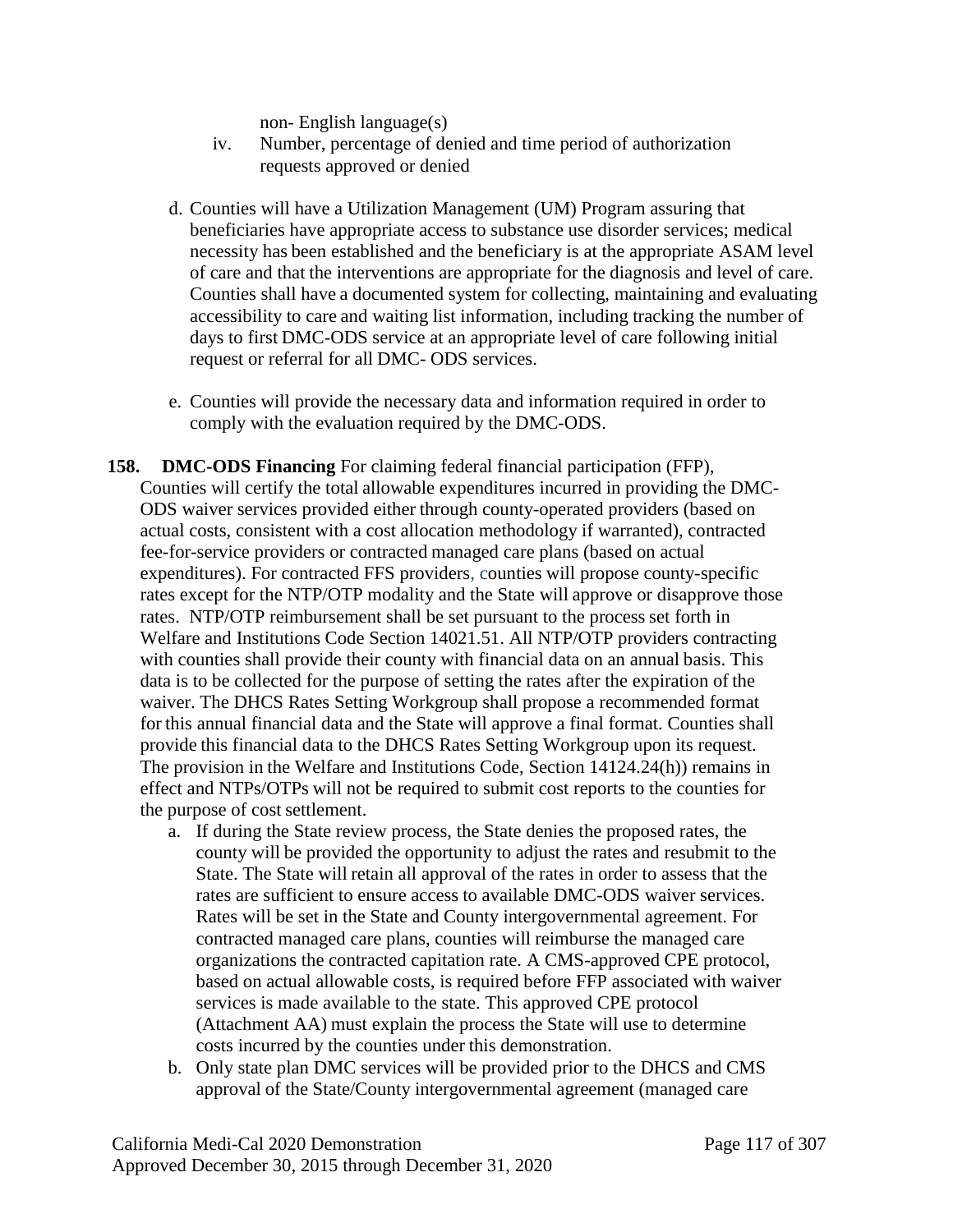contract per federal definition) and executed by the County Board of Supervisors. State plan DMC services will be reimbursed pursuant to the state plan reimbursement methodologies until a county is approved to begin DMC-ODS services.

- c. SB 1020 (Statutes of 2012) created the permanent structure for 2011 Realignment. It codified the Behavioral Health Subaccount which funds programs including Drug Medi- Cal. Allocations of Realignment funds run on a fiscal year of October 1-September 30. The monthly allocations are dispersed to counties from the State Controller's Office. The Department of Finance develops schedules, in consultation with appropriate state agencies and the California State Association of Counties (CSAC), for the allocation of Behavioral Health Subaccount funds to the counties. The base has not yet been set, as the State assesses the expenditures by county for these programs. The state will continue to monitor the BH subaccount and counties to ensure that SUD is not artificially underspent.
- d. Subject to the participation standards and process to be established by the State, counties may also pilot an alternative reimbursement structure, including but not limited to, for a DMC-ODS modality if both the provider of that modality and the county mutually and contractually agree to participate. This may include use of case rates. The State and CMS will have the final approval of any alternative reimbursement structure pilot proposed by the county, and such pilot structure must continue to meet the terms and conditions expressed herein, including but not limited to, the rate approval process described above.
- **159. DMC-ODS Evaluation** Through an existing contract with DHCS, University of California, Los Angeles, (UCLA) Integrated Substance Abuse Programs will conduct an evaluation to measure andmonitor the outcomes from the DMC-ODS Waiver. The design of the DMC-ODS evaluation will focus on the four key areas of access, quality, cost, and integration and coordination of care. Specifically, the data collection, reporting and analysis strategy for this waiver program will be designed to assess:
	- a. The impact of providing intensive outpatient SUD services in the community;
	- b. The effectiveness of drug based SUD treatments;
	- c. The impact of providing residential SUD services;
	- d. Whether the length of stay of residential SUD services affects the impact of such services; and
	- e. 5) Whether the residential treatment methods affect the impact of such services.

These impacts will be assessed in terms of beneficiary access, health care costs, outcomes and service utilization, and will utilize a comparison between comparable populations in opt-in counties and other counties. The measurement strategy will track readmission rates to the same level of SUD care or higher, emergency department utilization and inpatient hospital utilization. The measurement strategy will also evaluate successful care transitions to outpatient care, including hand-offs between levels of care within the SUD continuum as well as linkages with primary care upon discharge.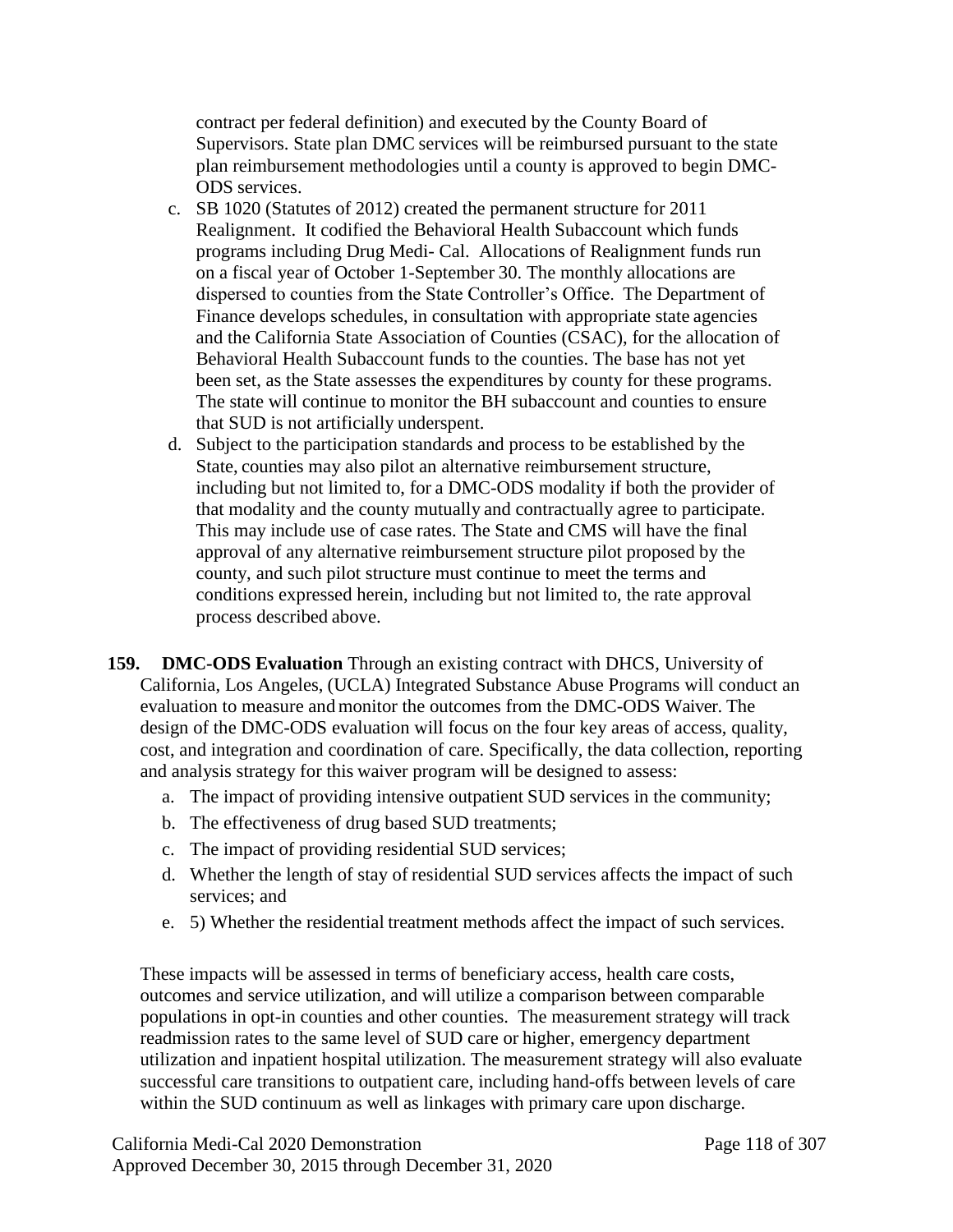California will utilize the SUD data system currently in place known as the California Outcomes Measurement System (CalOMS). CalOMS captures data from all SUD treatment providers which receive any form of government funding. The CalOMS data set, along with additional waiver specific data, will enable the State to evaluate the effectiveness of the DMC-ODS. The design of the evaluation is contained in Attachment DD, UCLA Evaluation. The state will submit the complete design of the evaluation within 60 days of the approval of the amendment.

One of the focuses of the first year of the evaluation will be that each opt-in county has an adequate number of contracts with NTP providers, access to NTP services has remained consistent or increased and that no disruption to NTP services has occurred as a result of the DMC-ODS.

## **160. Federal 42 CFR 438 and other Managed Care Requirements**

- a. Any entity that receives a prepayment from the state to provide services to beneficiaries will be considered by federal definition, a managed care plan and held to all federal 42 CFR 438 requirements and requirements in this section. Accordingly, counties participating in this DMC-ODS Pilot program will be considered managed care plans. CMS will waive the following 438 requirement(s):
	- i. 438.310-370 (External Quality Review Organizations, or EQROs). Opt-in counties will include in their implementation plan a strategy and timeline for meeting EQR requirements. EQR requirements must be phased in within 12 months of having an approved implementation plan. EQRO monitoring visits will begin in March 2016 in Phase One counties and Phase Two counties will begin in September 2016. By January 2017, the EQRO will begin monitoring all Pilot counties phased into the DMC-ODS.
	- ii. Implementation cannot begin prior to CMS review and approval of the State/County intergovernmental agreement (managed care plan contracts per federal definition).
	- iii. At least sixty (60) days prior to CMS contract approval the state shall submit for each opt-in county the applicable network adequacy requirements as part of the county implementation plan. CMS concurrence with standards is required.
	- iv. At least sixty (60) days prior to CMS contract approval the state shall provide all deliverables necessary to indicate compliance with network adequacy requirements.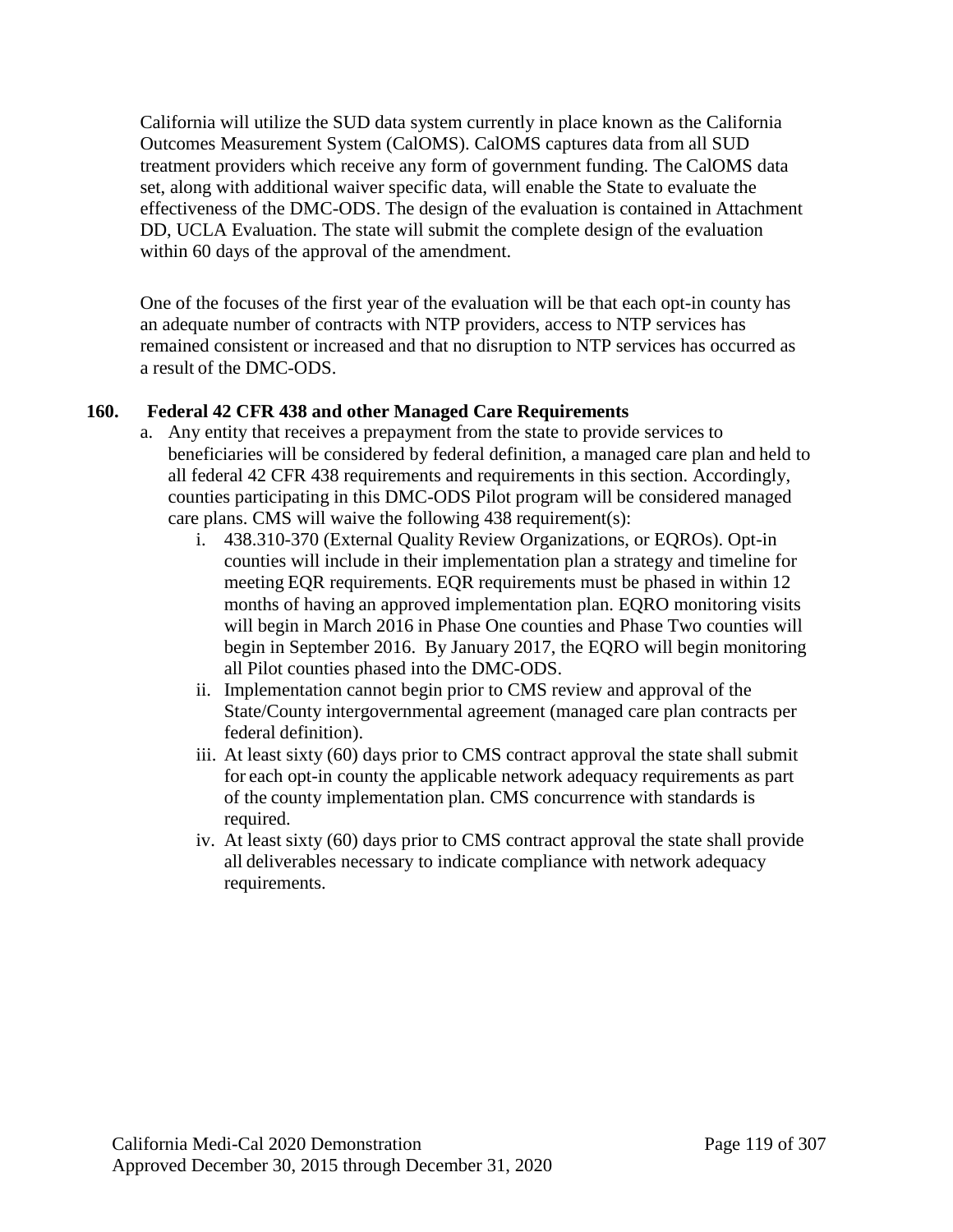#### **Attachment X Drug Medi-Cal Organized Delivery System (DMC-ODS) Operational Protocol**

A primary goal underlying the ASAM Criteria is for the patient to be placed in the most appropriate level of care. For both clinical and financial reasons, the preferable level of care is that which is the least intensive while still meeting treatment objectives and providing safety and security for the patient. The ASAM Criteria is a single, common standard for assessing patient needs, optimizing placement, determining medical necessity, and documenting the appropriateness of reimbursement. ASAM Criteria uses six unique dimensions, which represent different life areas that together impact any and all assessment, service planning, and level of care placement decisions. The ASAM Criteria structures multidimensional assessment around six dimensions to provide a common language of holistic, biopsychosocial assessment and treatment across addiction treatment, physical health and mental health services.

The ASAM Criteria provides a consensus based model of placement criteria and matches a patient's severity of SUD illness with treatment levels that run a continuum marked by five basic levels of care, numbered Level 0.5 (early intervention) through Level 4 (medically managed intensive inpatient services).

There are several ASAM training opportunities available for providers and counties. The ASAM eTraining series educates clinicians, counselors and other professionals involved in standardizing assessment, treatment and continued care. One-on-one consultation is also available to review individual or group cases with the Chief Editor of the ASAM Criteria. Additionally, there is a two-day training which provides participants with opportunities for skill practice at every stage of the treatment process: assessment, engagement, treatment planning, continuing care and discharge or transfer. There are also a variety of webinars available.

At a minimum, providers and staff conducting assessments are required to complete the two e-Training modules entitled "ASAM Multidimensional Assessment" and "From Assessment to Service Planning and Level of Care. A third module entitled, "Introduction to The ASAM Criteria" is recommended for all county and provider staff participating in the Waiver. With assistance from the State, counties will facilitate ASAM provider trainings.

All residential providers must be designated to have met the ASAM requirements and receive a DHCS issued ASAM designation. DHCS will develop a designation program to certify that all providers of Adult and Adolescent Level 3.1-3.5 Residential/Inpatient Services are capable of delivering care consistent with ASAM Criteria. As part of this designation program, DHCS will develop a tool that includes the elements that define each sublevel of Level 3 services for Levels 3.1-3.5, develop standard program monitoring materials and protocols, and implement the ASAM designation program. After developing the protocol and monitoring tool, DHCS will designate all current residential providers which will require initial paperwork and a DHCS designation. DHCS will then fold the ASAM designation process into the initial licensing process so all new residential providers will have an ASAM designation.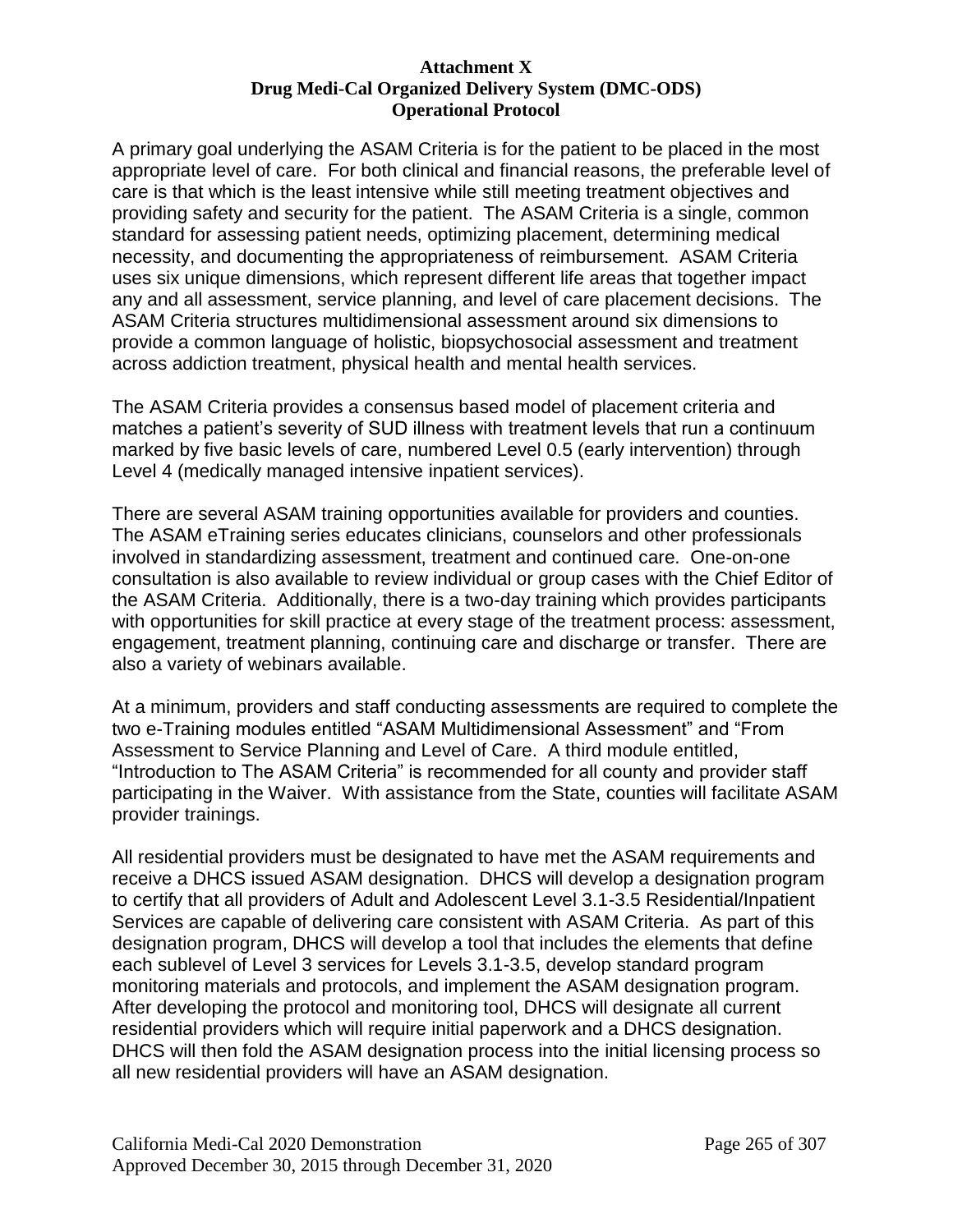#### **Attachment Y Drug Medi-Cal Organized Delivery System (DMC-ODS) Department of Health Care Services (DHCS) Appeals Process**

- 1. Following a county's contract protest procedure, a provider may appeal to DHCS if it believes that the county erroneously rejected the provider's solicitation for a contract.
- 2. A provider may appeal to DHCS, following an unsuccessful contract protest, if the provider meets all objective qualifications and it has reason to believe the county has an inadequate network of providers to meet beneficiary need and the provider can demonstrate it is capable of providing high quality services under current rates, and:
	- A. It can demonstrate arbitrary or inappropriate county fiscal limitations; or
	- B. It can demonstrate that the contract was denied for reasons unrelated to the quality of the provider or network adequacy.
- 3. DHCS does not have the authority to enforce State or Federal equal employment opportunity laws through this appeal process. If a provider believes that a county's decision not to contract violated Federal or State equal employment opportunity laws, that provider should file a complaint with the appropriate government agency.
- 4. A provider shall have 30 calendar days from the conclusion of the county protest period to submit an appeal to the DHCS. Untimely appeals will not be considered. The provider shall serve a copy of its appeal documentation on the county. The appeal documentation, together with a proof of service, may be served by certified mail, facsimile, or personal delivery.
- 5. The provider shall include the following documentation to DHCS for consideration of an appeal:
	- a) County's solicitation document;
	- b) County's response to the county's solicitation document;
	- c) County's written decision not to contract
	- d) Documentation submitted for purposes of the county protest;
	- e) Decision from county protest; and
	- f) Evidence supporting the basis of appeal.
- 6. The county shall have 10 working days from the date set forth on the provider's proof of service to submit its written response with supporting documentation to DHCS. In its response, the County must include the following documentation: 1) the qualification and selection procedures set forth in its solicitation documents; 2) the most current data pertaining to the number of providers within the county, the capacity of those providers, and the number of beneficiaries served in the county, including any anticipated change in need and the rationale for the change; and 3) the basis for asserting that the appealing Provider should not have been awarded a contract based upon the County's solicitation procedures. The county shall serve a copy of its response, together with a proof of service, to the provider by certified mail, facsimile, or personal delivery.